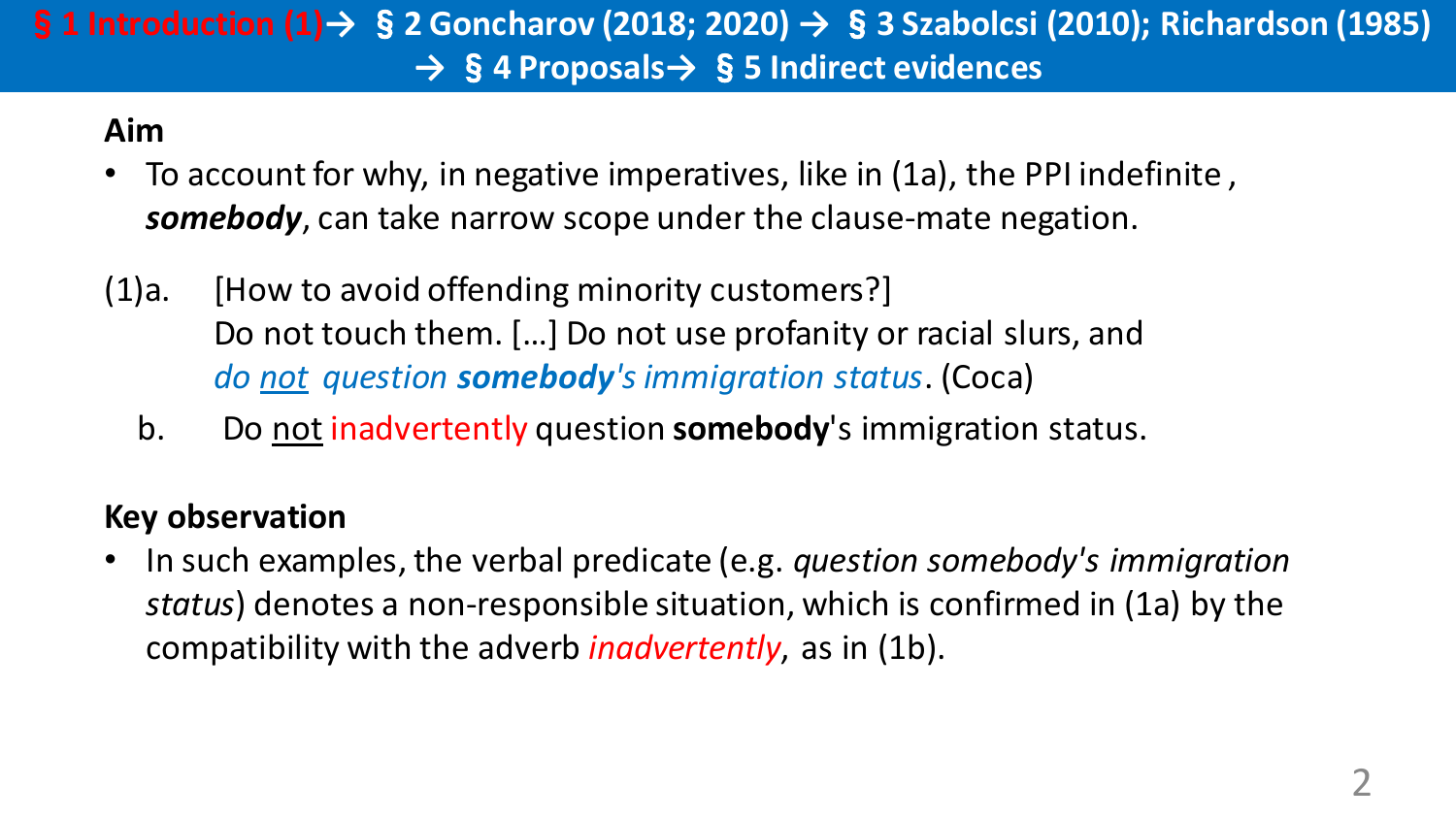### §**1 Introduction (2) →** §**2 Goncharov (2018; 2020) →** §**3 Szabolcsi (2010); Richardson (1985) →** §**4 Proposals→** §**5 Indirect evidences**

## **Responsibiity or intentionality ?**

Farkas's (1988) definition of RESPONSIBILITY

RESP(*i*,*s*) = a relation holding between an individual *i* and a situation *s*

just in case *i* brings *s* about INTENTIONALLY

# Goncharov (2018: 2)

i) Lexically non-intentinal predicates: incompatible with the adverb *intentionally*

(2) #John resembles his father intentionally. (Farkas 1988: 39)

ii) Contextually non-intentional interpretation: modification by an adverbial, *by accident*

- (3)a. Be careful! By accident, don't open the window! (Goncharov 2018: 2)
	- b. Don't *inadvertently* question **somebody**'s immigration status.

Goncharov (2020a: 14)

- RESP covers both intentionality of the *initiation* of action and *control* of the agent over it.
- Modification by an adverbial only target the initiation component.
- INTENTIONALITY crucially depends not on the initiation component, but the controlling component.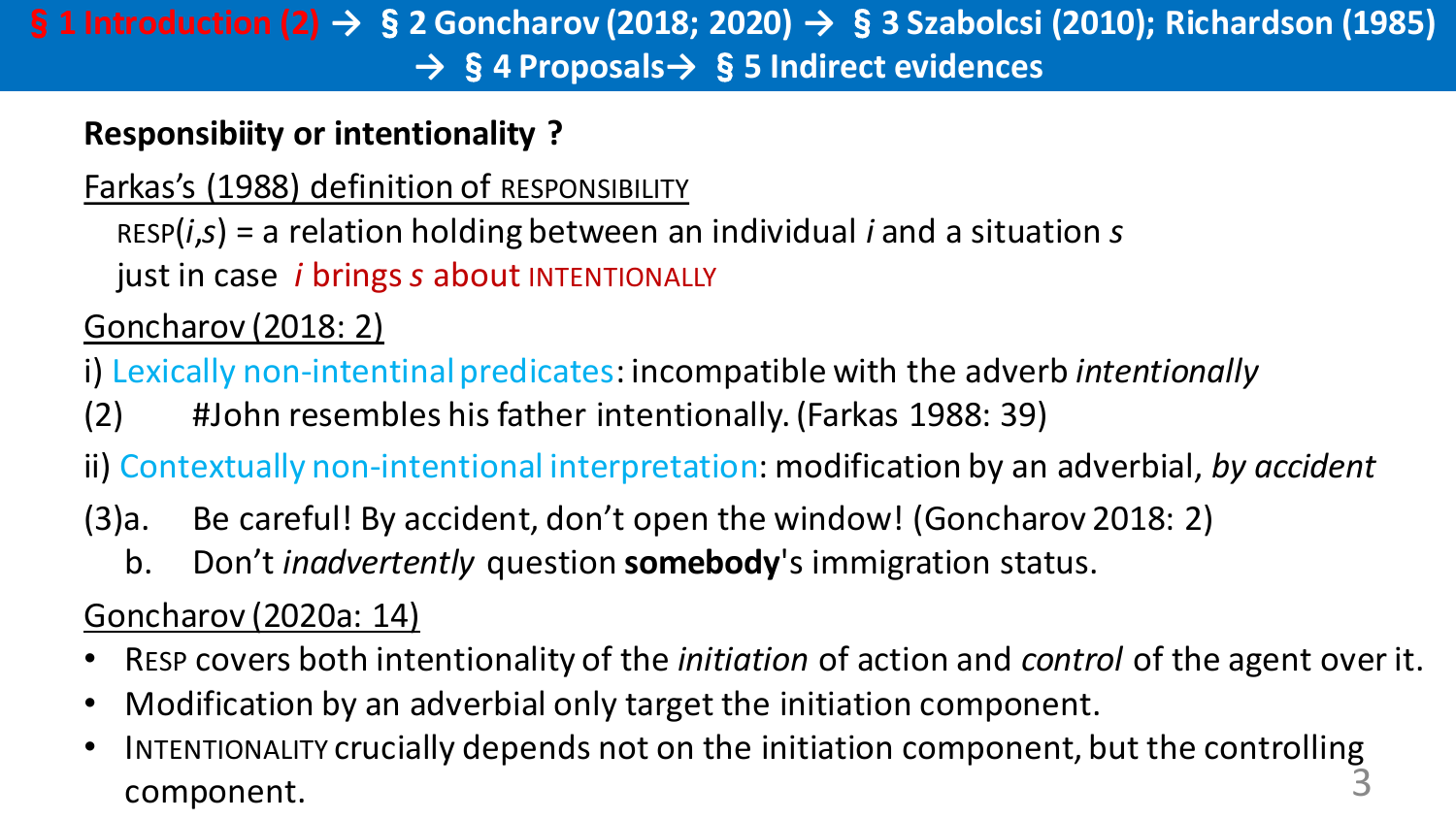### §**1 Introduction (3) →** §**2 Goncharov (2018; 2020) →** §**3 Szabolcsi (2010); Richardson (1985) →** §**4 Proposals→** §**5 Indirect evidences**

### Goncharov (2020b: 2)

- The controlling component is tested by the availability of "weakness of will" reading.
- (4)a. I don't want to call May but I did. (<sup>OK</sup>weakness of will/accidentality reading)
	- b. I don't want to offend Mary but I did. (\*weakness of will/ accidentality reading)
- According to this test, the predicate "*question somebody's immigration status*" in (1) itself might be an intentional one, since it allows "weakness of will" reading.
- (5) I didn't want to question **somebody**'s immigration status but I did. (<sup>OK</sup>weakness of will / accidentality reading)
- The "weakness of will" test is surely useful to detect i) lexically non-intentinal predicates, but not ii) contextually non-intentional interpretation of predicates.
- In this presentation, I refer to the modification test, which characterizes the situation type, rather than the "weakness of will" test, which serves to distinguish action type of each predicate.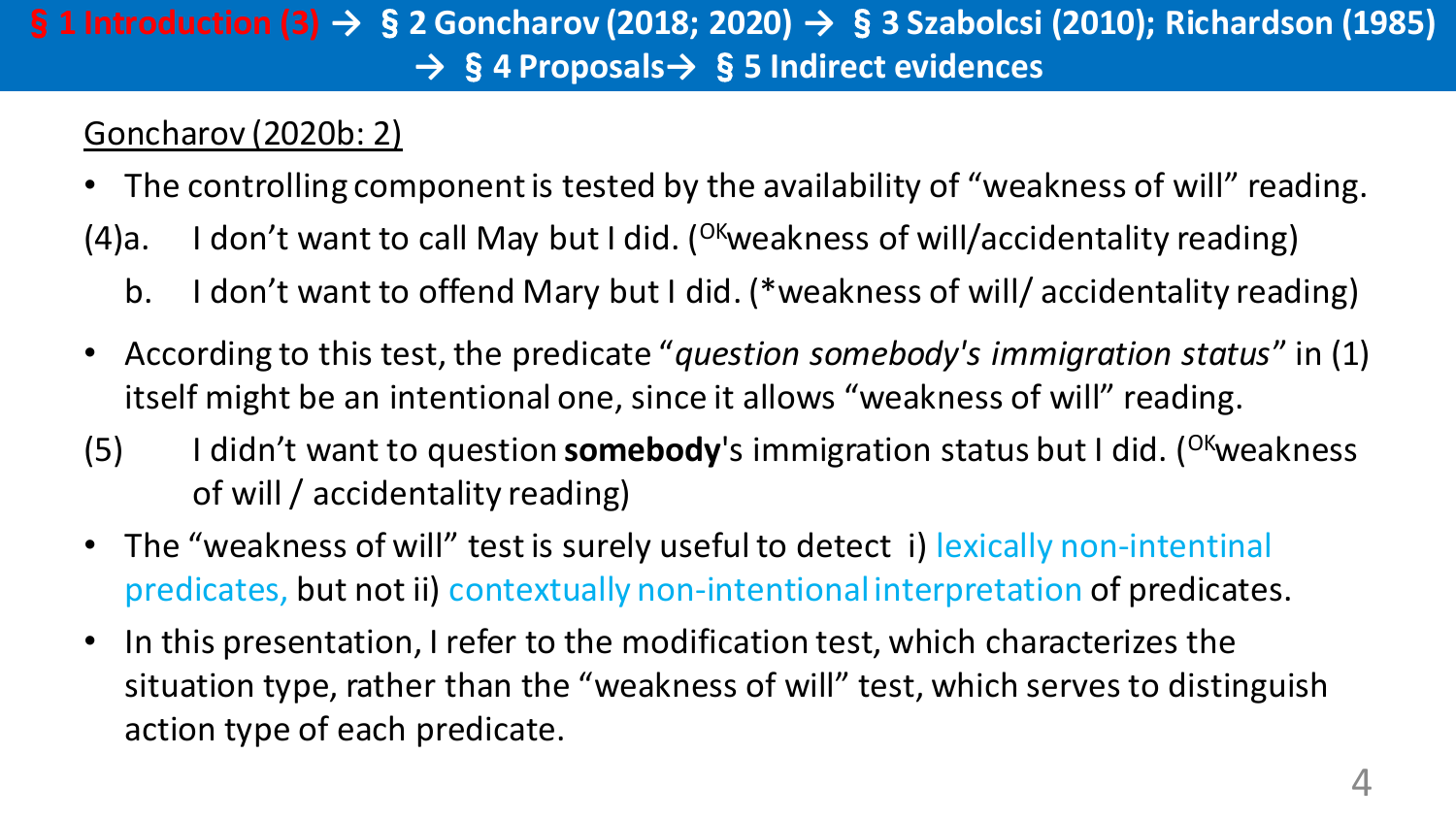## §**1 Introduction (4)→** §**2 Goncharov (2018; 2020a,b) →** §**3 Szabolcsi (2010); Richardson (1985) →** §**4 Proposals→** §**5 Indirect evidences**

### **Outline**

- §2: Goncharov's (2018; 2020a,b) analyses of non-intentionality effect on i) negative imperatives and ii) licensing of PPIs
- §3: Szabolcsi's (2010) analysis of licensing of PPIs in terms of implicit exemption from obviation; Richardson's (1985) analysis of negative imperatives in terms of coercion of a monitoring predicate
- §4: Proposals
- §5: Indirect evidences
	- i) explicit and implicit exemption from obviation and licensing of PPIs in French purpose clause
	- ii) Japanese auxiliary –TE SHIMAU, which is ambiguous between a completion meaning (with an intentional predicate) and 'the realization of an unexprexted event' reading (with <sup>a</sup> non-intentional predicate) 5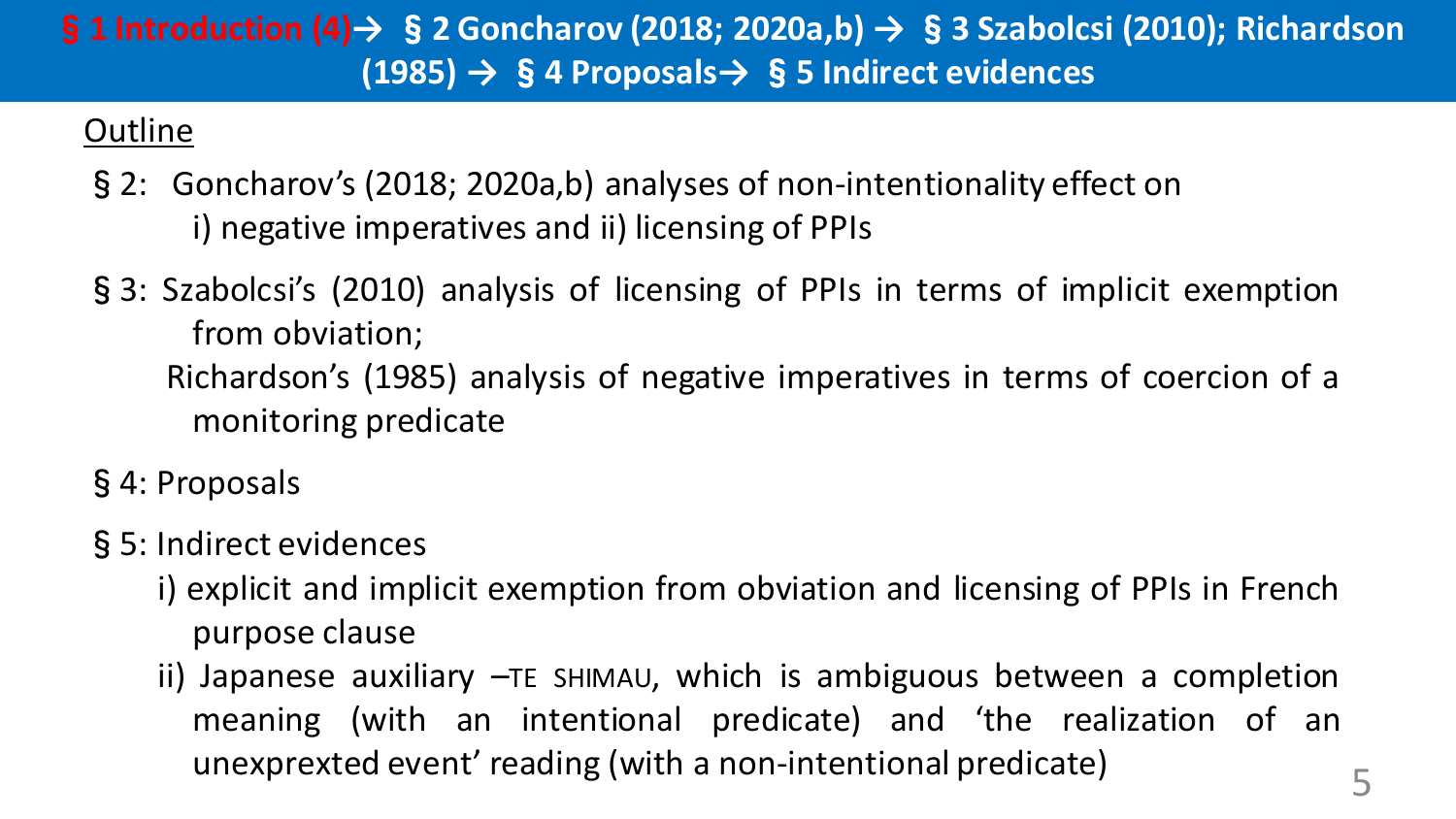## §**1 Introduction→**§**2 Goncharov (2018) (1); Goncharov (2020a.b) →** §**3 Szabolcsi (2010); Richardson (1985) →** §**4 Proposals→** §**5 Indirect evidences**

### Negative imperatives in Slavic languages

- In Slavic languages, negative imperatives are incompatible with perfective aspect, as in (6a).
- This aspectual restriction "is lifted when the action expressed by the verb is interpreted as non-intentional" (Goncharov 2018: 1) , as in (6b).
- (6)a. Ne otkryvaj /\*otlroj okno! [Russian] not open-IMPERF.IMP/ open-PERF.IMP window 'Don't open the window!'
	- b. Ostorožno! Ne upadi! (Russian) careful not fall-PERF.IMP 'Be careful! Don't fall down!' (Goncharov 2018: 2)
-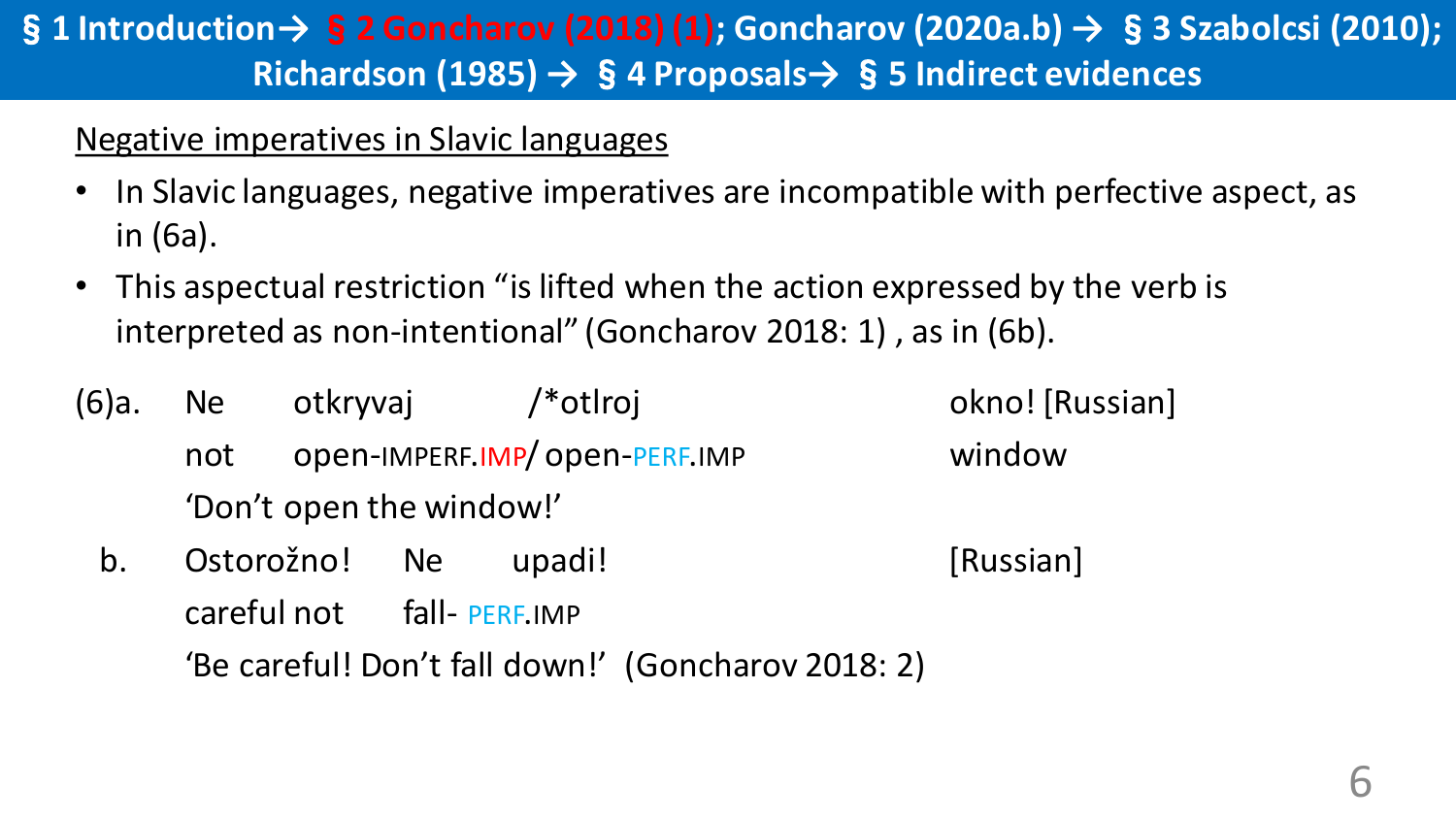## §**1 Introduction→**§**2 Goncharov (2018) (2); Goncharov (2020a.b) →** §**3 Szabolcsi (2010); Richardson (1985) →** §**4 Proposals→** §**5 Indirect evidences**

- Intentional predicates are equipped with an Intentional operator (**INT**), as in (3a).
- The combination of the assertion in (3b), the scalar implicature in (3d), and the presupposition due to the Intentional operator in (3e), amounts to a contradiction, which isn't the case with non-intentional predicates.
- (7)a. Not **INT** open- PERF the window! (paraphrase of (2a))
	- b. Assertion: You must not end up opening the window.
	- c. Alternative: You must not start to open the window.
	- d. Scalar implicature:  $\neg$ (You must not start to open the window) = You may start to open the window.
	- e. Presupposition due to **INT**: It must be the case that if you start to open the window, you end up opening it.
	- g. combination: You must not end up opening the window. [(7b)] & You may start to open the window. [(7d)] & It must be the case that if you start to open the window, you end up opening it.  $[(7e)]$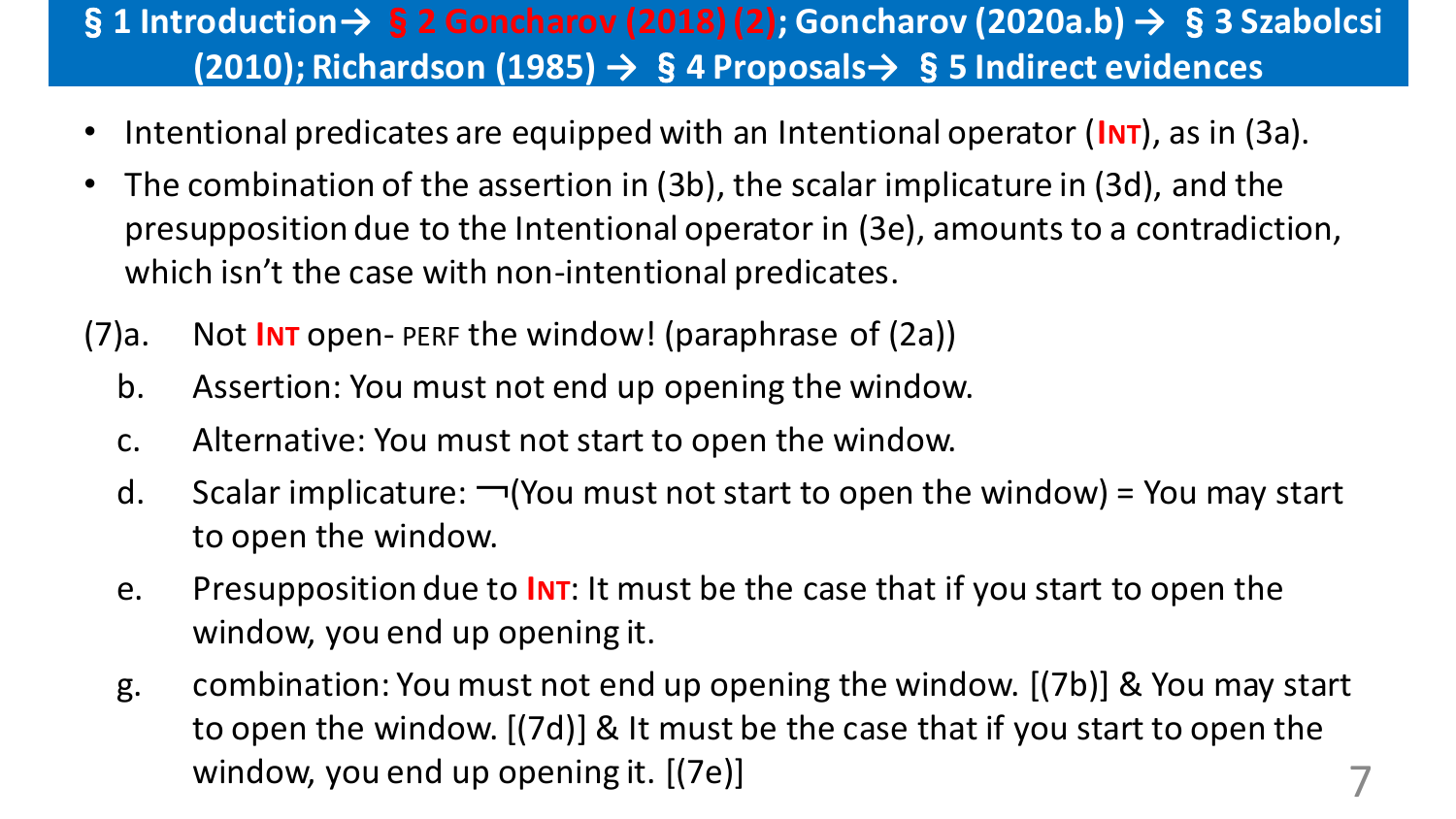## §**1 Introduction→**§**2 Goncharov (2018) (3); Goncharov (2020a.b) →** §**3 Szabolcsi (2010); Richardson (1985) →** §**4 Proposals→** §**5 Indirect evidences**

### **A potential problem of Goncharov's(2018) analysis?**

- Presupposition due to **INT** in (7e) reflects "the control component of intentionality […] if an intentional action starts, it reaches the end point, i.e. the action is guided throughout the process and up to the point when the result is reached" (p.10)
- But, this presupposition does not seem to distinguish intentional action, like *open the window* in (6a), and non-intentional actions, like *fall down* in (6b), since if the situation 'falling down' starts, it also reached the end point in ordinary situations.

## (8)a. Not fall down- PERF ! (paraphrase of (2b))

- b. Assertion: You must not end uo falling down.
- d. Scalar implicature: ¬(You must not start to fall down) = You may start to fall down.
- g. combination: You must not end up falling down. [(8b)] & You may start to fall down.  $[(8d)] \rightarrow$  pragmatically incoherent in ordinary situations?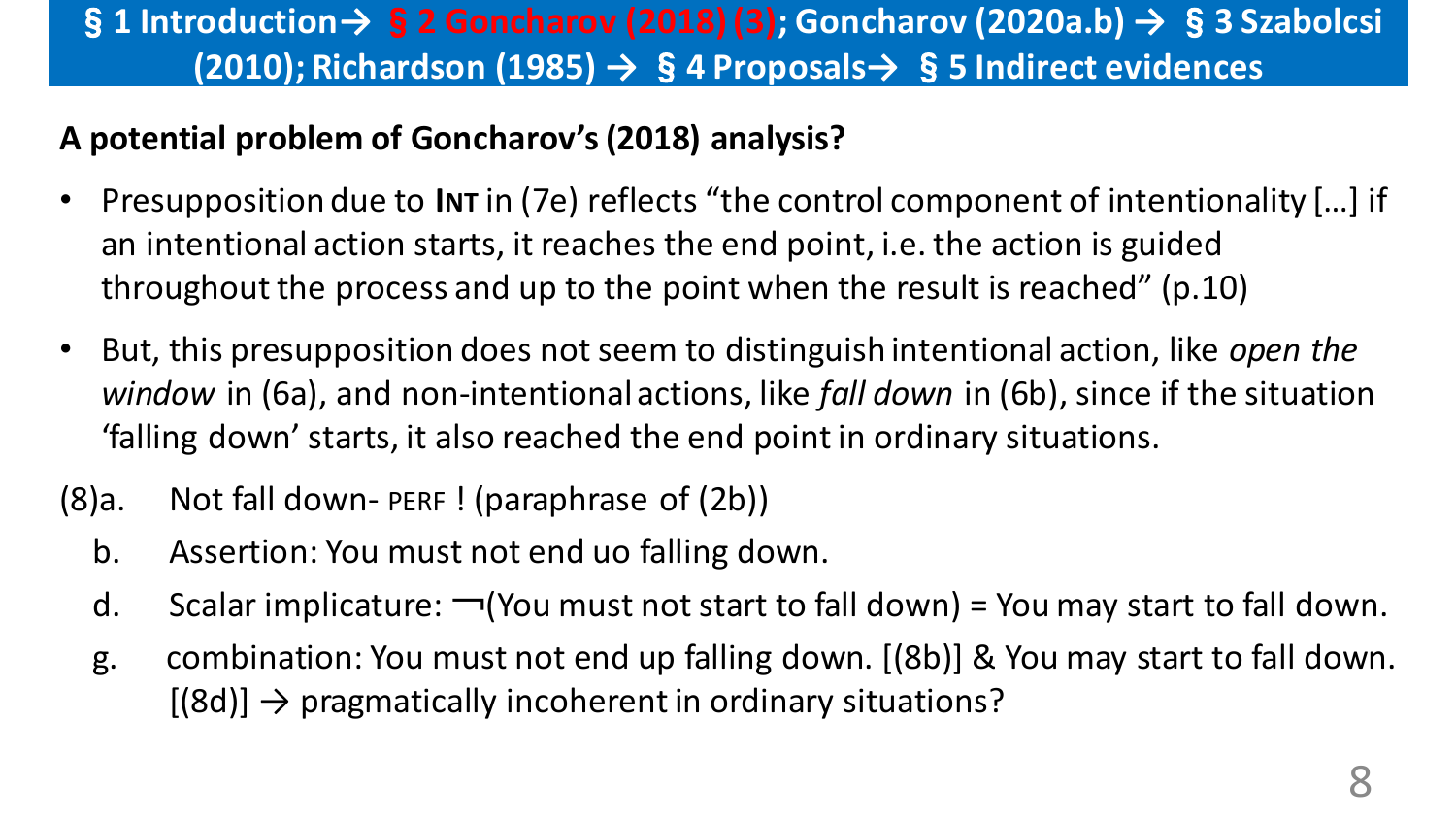## §**1 Introduction→** §**2 Goncharov (2018); Goncharov (2020a.b) (1) →** §**3 Szabolcsi (2010); Richardson (1985) →** §**4 Proposals→** §**5 Indirect evidences**

- Goncharov (2020a,b) revisits Szabolcsi's(2004) observation that PPI indefinites in the controlled complement of *want* may be out-scoped by the matrix negation when the complement predicate is non-intentional, as in (9b), unlike in cases with intentional predicates, as in (9a).
- (9)a. I don't want to call **someone**. [\**not* > *someone*] (Szabolcsi 2004: 417, fn 10)
	- b. I don't want to offend **someone**. [√*not* > *someone*] (ibid.)
- As mentioned above, according to Goncharov (2020a,b), INTENTIONALITY is defined as a characteristic of the predicate and depends not on the initiation component, but the controlling component.
- Why is the narrow scope reading of a PPI indefinite, *someone*, possible in (8b)?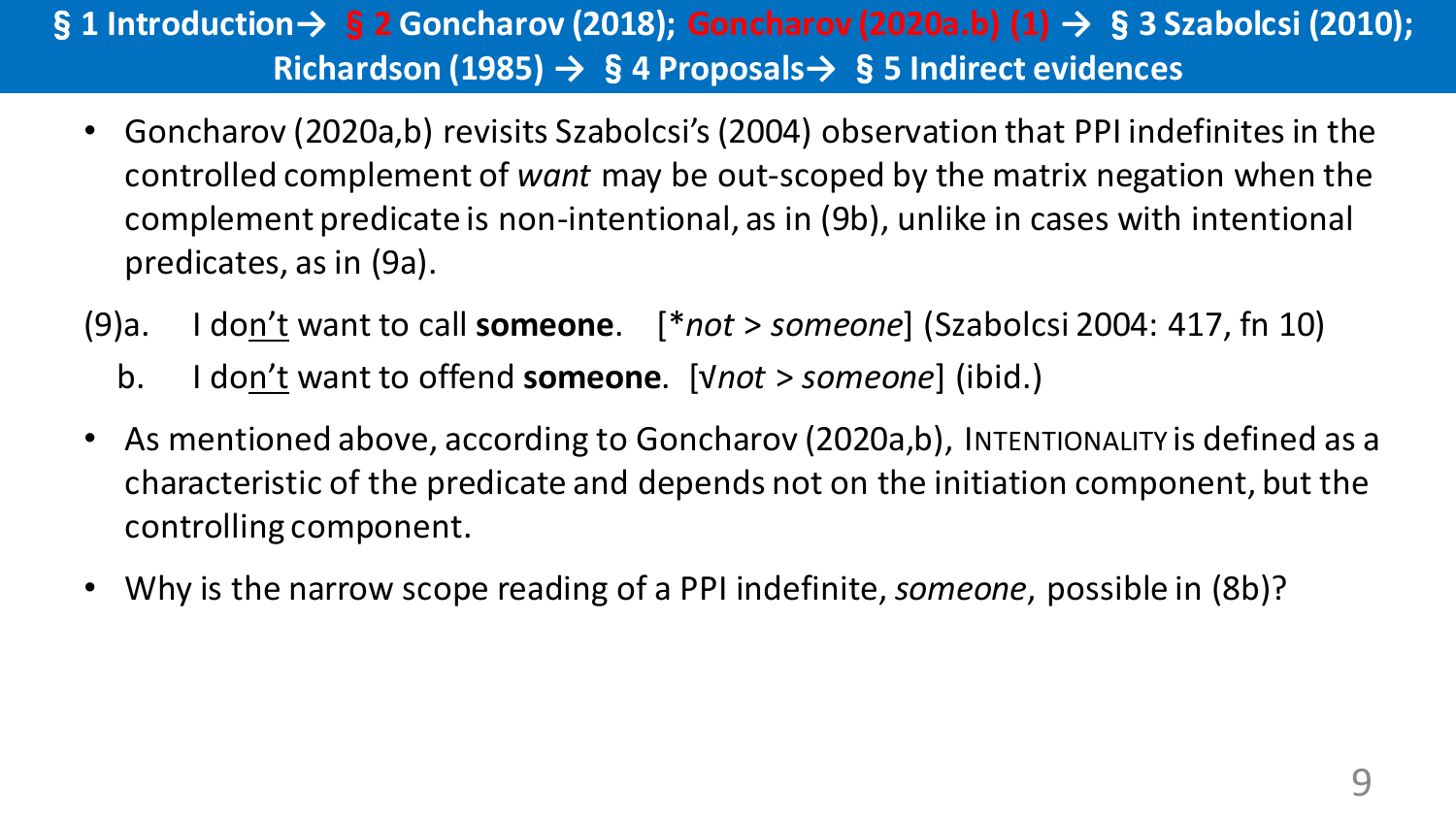## §**1 Introduction→** §**2 Goncharov (2018); Goncharov (2020a.b) (2) →** §**3 Szabolcsi (2010); Richardson (1985) →** §**4 Proposals→** §**5 Indirect evidences**

- The complement denoting a non-intentional action induces a propositional operator **LUCK**, as in (10a).
- **i)** Luck operator presupposes that, as in (10b), the referent of the matrix subject thinks that in some possible world near by the actual world, an event contrary to what she wants may happen (e.g. the event such that she offends someone, for (9b)), and;
- ii) PPIs are licensed in this presupposition part which is an upward-entailing context.
- iii) The desiderative verb, *want*, induces a conditional presupposition, as in (10c), which provides downward-entailing contexts which does not anti-license PPI indefinites.
- (10)a. I want [Luck not  $\left[\begin{matrix}I_{TP} & PRO & \text{to} \end{matrix}\right]$  of  $\left[\begin{matrix}I_{TP} & \text{to} \end{matrix}\right]$  (paraphrase of  $\left(\begin{matrix}8b\end{matrix}\right)$ )
	- b. Presupposition due to **LUCK**:

∃w'∈ Near-by(Dox<sub>speaker</sub><sub>w</sub>) [offend (someone) (speaker)(w')]

c. Presupposition of **WANT**:

∃w'∈Dox<sub>sp</sub>,<sub>w</sub>[offend(someone)(sp)(w')]→∃w'∈Dox<sub>sp</sub>,<sub>w</sub> ¬offend (someone)(sp)(w')]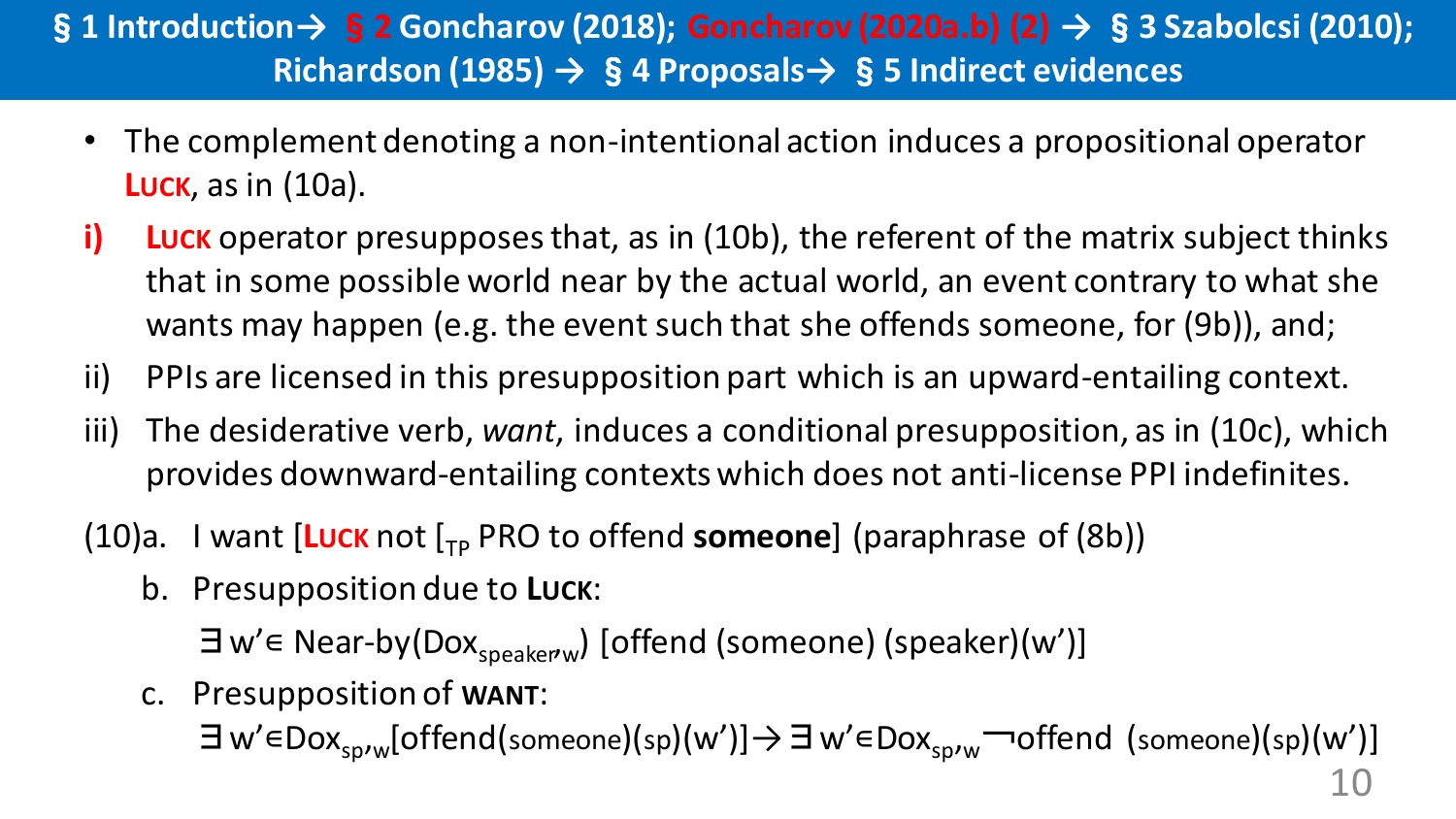## §**1 Introduction→** §**2 Goncharov (2018); Goncharov (2020a.b) (3) →** §**3 Szabolcsi (2010); Richardson (1985) →** §**4 Proposals→** §**5 Indirect evidences**

- The analysis in terms of PRESUPPOSITION reminds Larrivée's (2012) analysis: Larrivée (2012: 894)
- With a contrast, the proposition including *some* is "presupposed or activated" and "treated as a whole, to which the [metalinguistic] negative applies to reject it entirely." And "the latter does not have to interact directky with the PPI."
- (11)a. JOHN<sub>CT</sub> didn't say **something**. JANE<sub>CT</sub> did. (Larrivée 2012: 883)
	- b. It is not JOHN that said **something**, but it is JANE.

## **But**

- Since **LUCK** is induced with a non-intentional verb in matrix clauses, as in (12a). PPIs should be equally licensed in matrix clauses, as in (12b), which is not the case.
- (12)a.  $\lambda$  w.John won the lottery (w) is defined only if (i.e. presupposes that) ∃w'∊ Near-by(Dox<sup>J</sup> ,w) [¬won-the-lottery(j)(w')] (Goncharov 2020a: 16)
	- b. "John didn't offend someone." should presuppose ∃w'∈ Near-by(Dox<sub>J/w</sub>) [offendsomeone(j) $(w')$ ]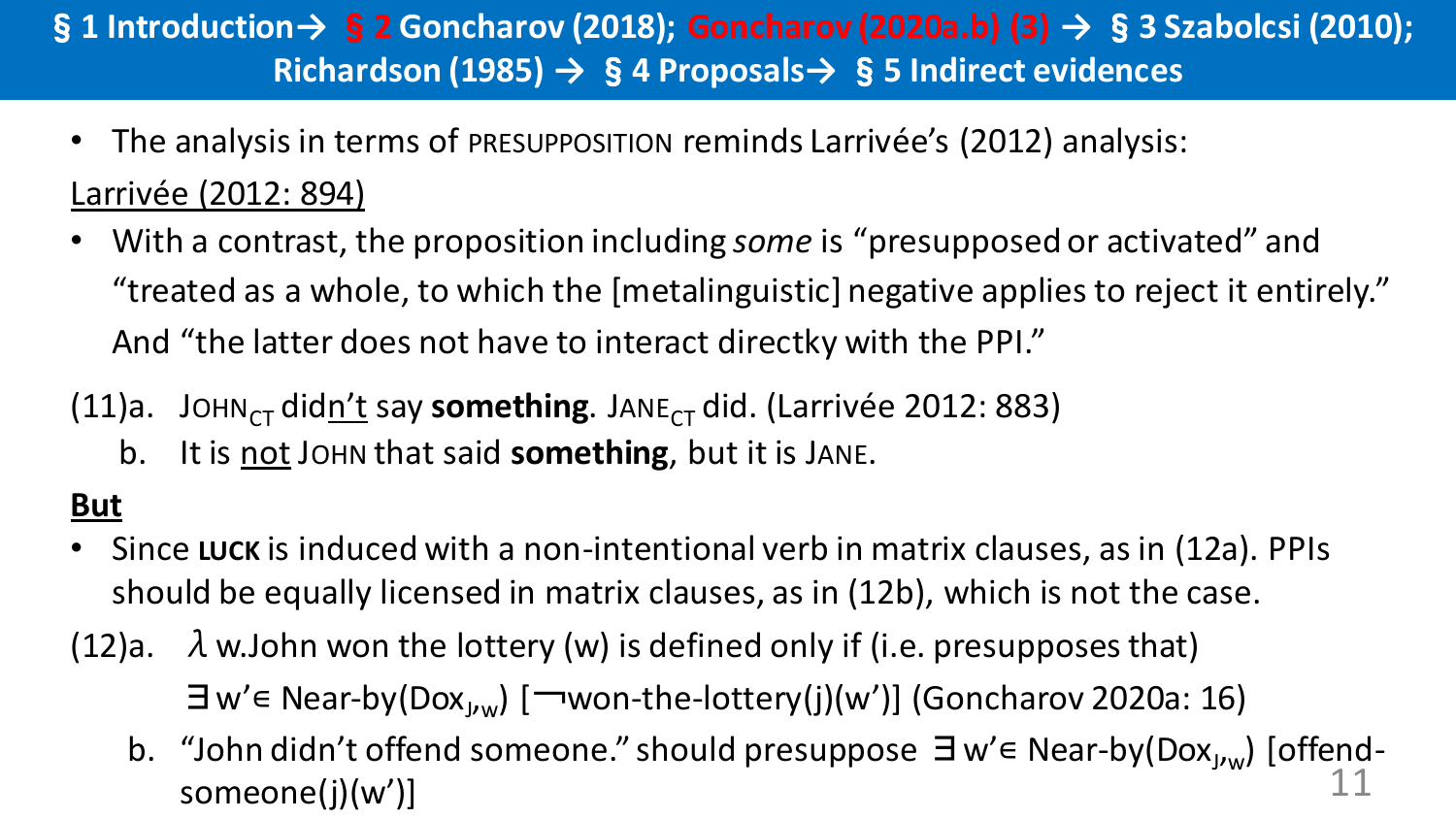## §**1 Introduction→** §**2 Goncharov (2018); Goncharov (2018; 2020a.b) (4) →** §**3 Szabolcsi (2010); Richardson (1985) →** §**4 Proposals→** §**5 Indirect evidences**

#### **Further Problems**

i) Goncharov (2018) and Goncharov (2020) advance essentially different accounts for non-intentionality effect on negative imperatives and on licensing of PPIs.

• It is not clear how her analyses apply to non-intentionality effect on PPI-licensing in negative imperatives, as in (1).

ii) It is not clear if her analysis of (5a-c) holds for licensing of a PPI in (13) whose matrix verb *try* does not seem to provide a conditional presupposition, as in (5c).

(13) Basically, I was trying not to be **somebody**'s bitch for 10 years. (Coca) [√*not* > *somebody*]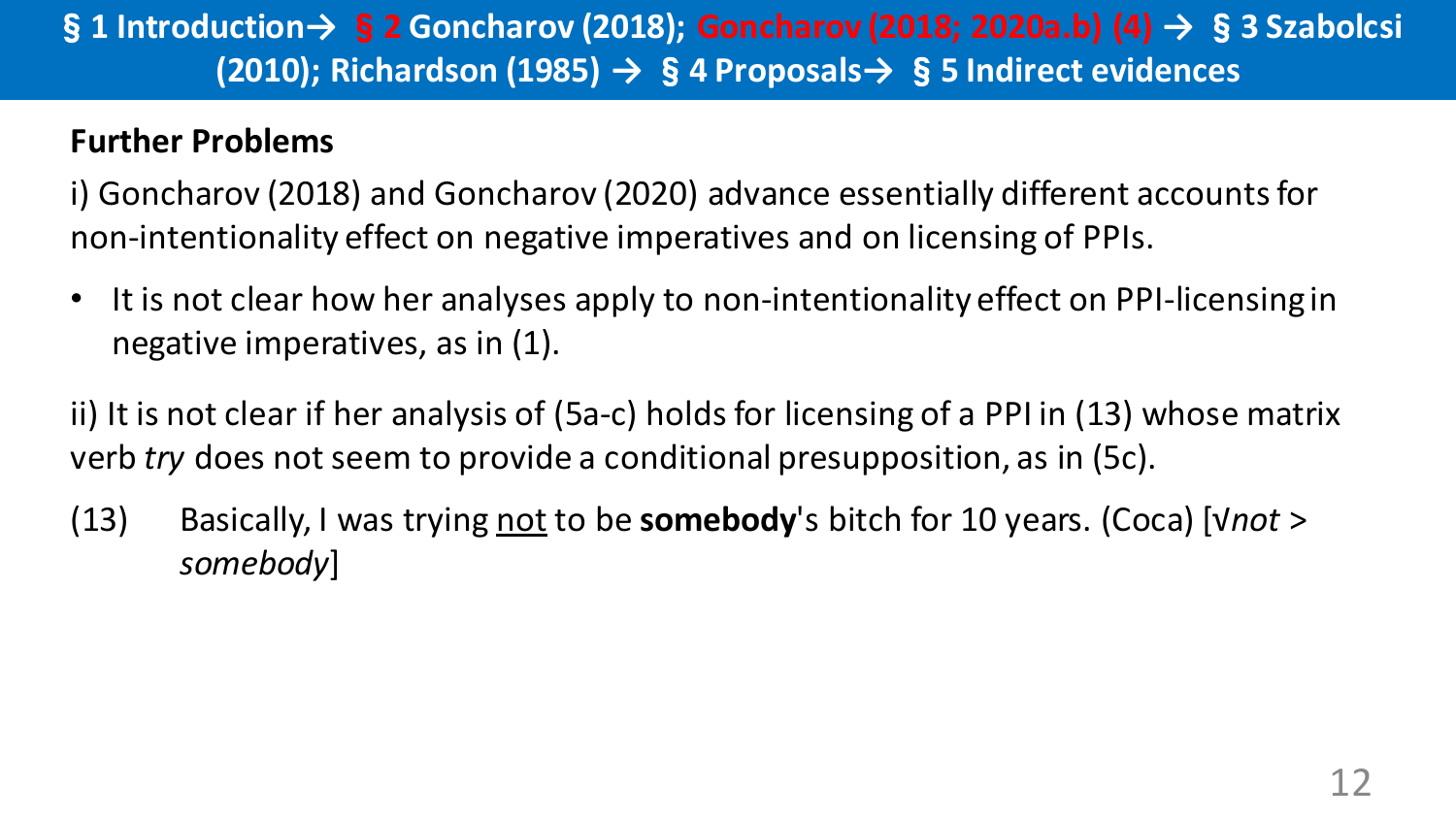## §**1 Introduction→**§**2 Goncharov (2018; Goncharov (2020a.b) →** §**3 Szabolcsi (2010) (1); Richardson (1985) →** §**4 Proposals→** §**5 Indirect evidences**

### Szabolcsi (2010): explicit exemption from obviation

- In Hungarian, as in (14), when the complement of volitional verbs expresses a non-RESP situation, the obviation constraint may be exempt, and a subjunctive complement becomes acceptable. (cf. Farkas 1992)
- (14) Nem akarom, [hogy lelöjek valakit]. (Hungarian) NEG want.1sg [that shoot.SBJV.1sG someone.ACC] 'I do not want [that I (inadvertently) shoot someone].' (Szabolcsi 2010: 7)
- In (14), the external negation *nem* ('not') naturally allows the narrow scope reading of *valakit* ('someone').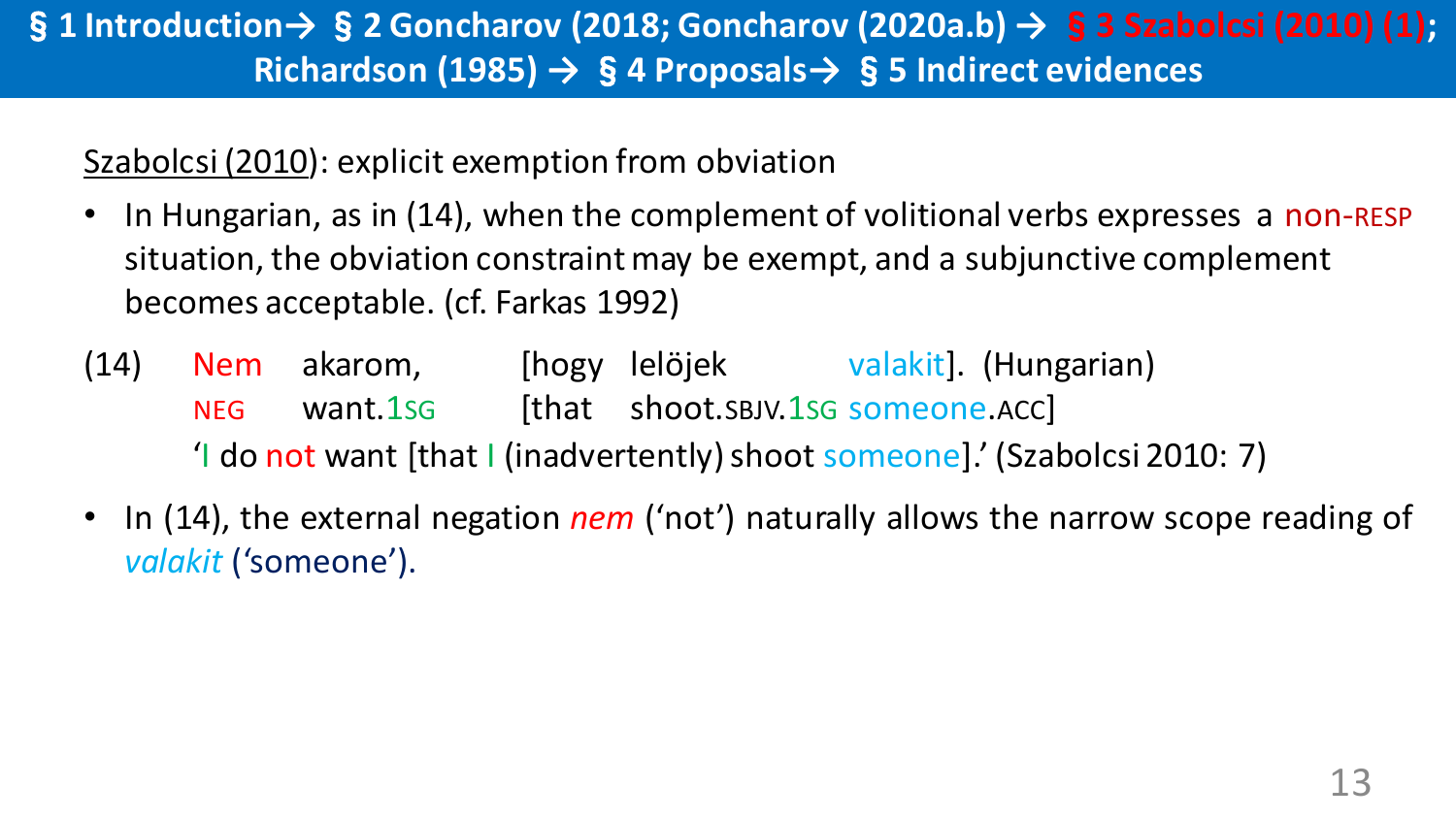## §**1 Introduction→**§**2 Goncharov (2018; Goncharov (2020a.b) →** §**3 Szabolcsi (2010) (2); Richardson (1985) →** §**4 Proposals→** §**5 Indirect evidences**

### Szabolcsi (2010): implicit exemption from obviation

- A PPI indefinite, *someone*, in the English controlled infinitive complement of volitional verbs, equally takes narrow scope under the negation, when the complement denotes a non-RESP situation, as in (15a).
- Parallel to the Hungarian controlled subjunctive in (14), the English controlled infinitive in (14a) is implicitly reanalyzed, because of its non-RESP nature, as a subjunctive clause, as in (15b), where the PPI, *someone*, is appropriately licensed by a clause-external negation.
- (15)a. I don't want to offend someone. [√*not* > *someone*] (Szabolcsi 2010: 6)
	- b. I want for it not to be the case [that I offend someone**]**. (*ibid.*)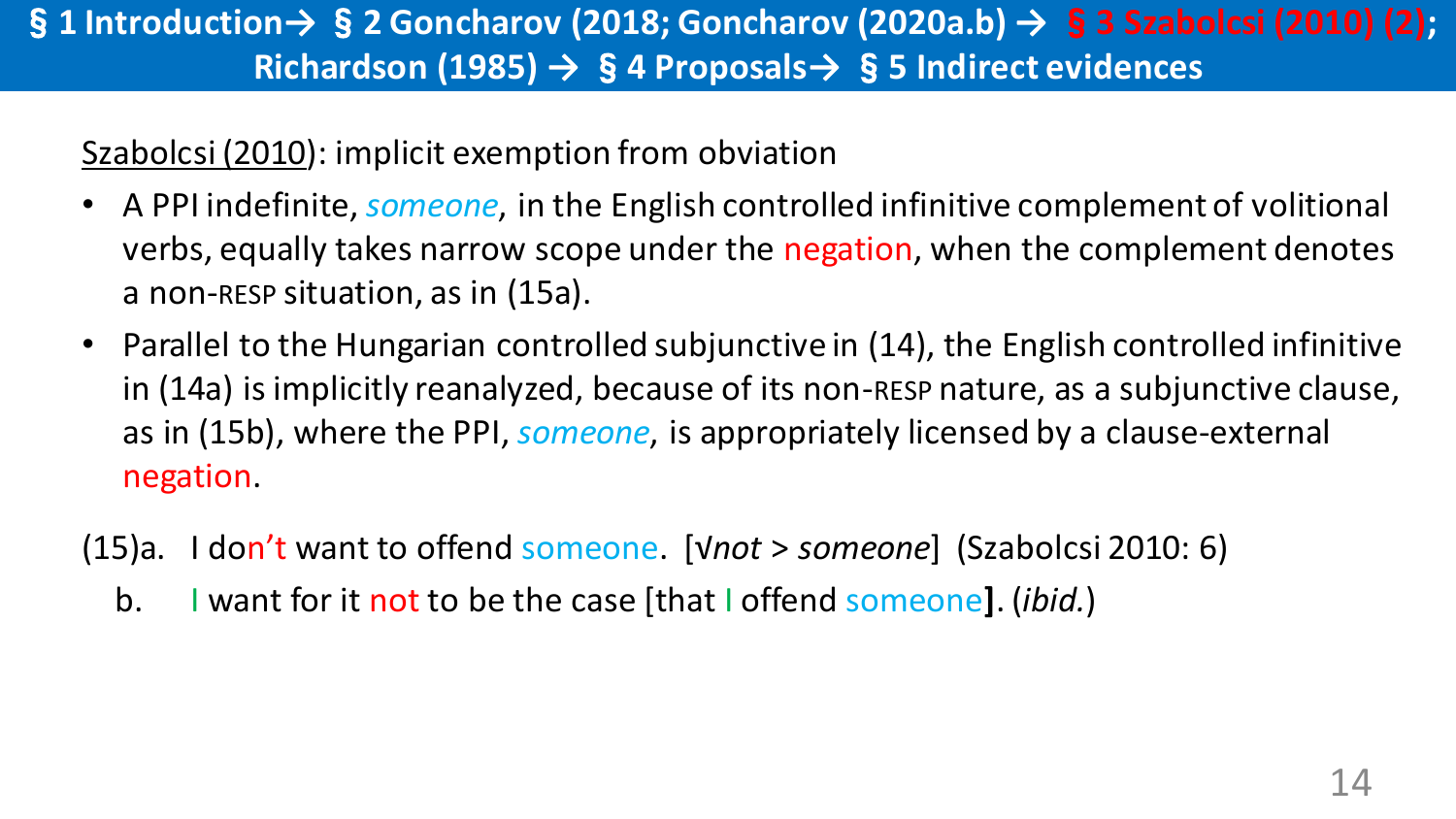## §**1 Introduction→** §**2 Goncharov (2018; Goncharov (2020a.b) →** §**3 Szabolcsi (2010); Richardson (1985) →** §**4 Proposals→** §**5 Indirect evidences**

- In (16a), "not falling of the ladder is for the carpenter not an act in any useful sense of the word at all, but rather a state of affairs which he must try to maintain if he is going to accomplish whatever his positive intentions might be".
- In other words, negative imperatives like (16a) do not convey prohibitions but "commands to monitor against the events denoted by the VPs" (*idem.*247).
- This meaning is captured by means of coercion of a monitoring predicate, *take care*, as in (16b).
- (16)a. Don't fall off the ladder! (Richardson1985: 247)
	- b. TAKE CARE not to fall off the ladder. (*ibid.*)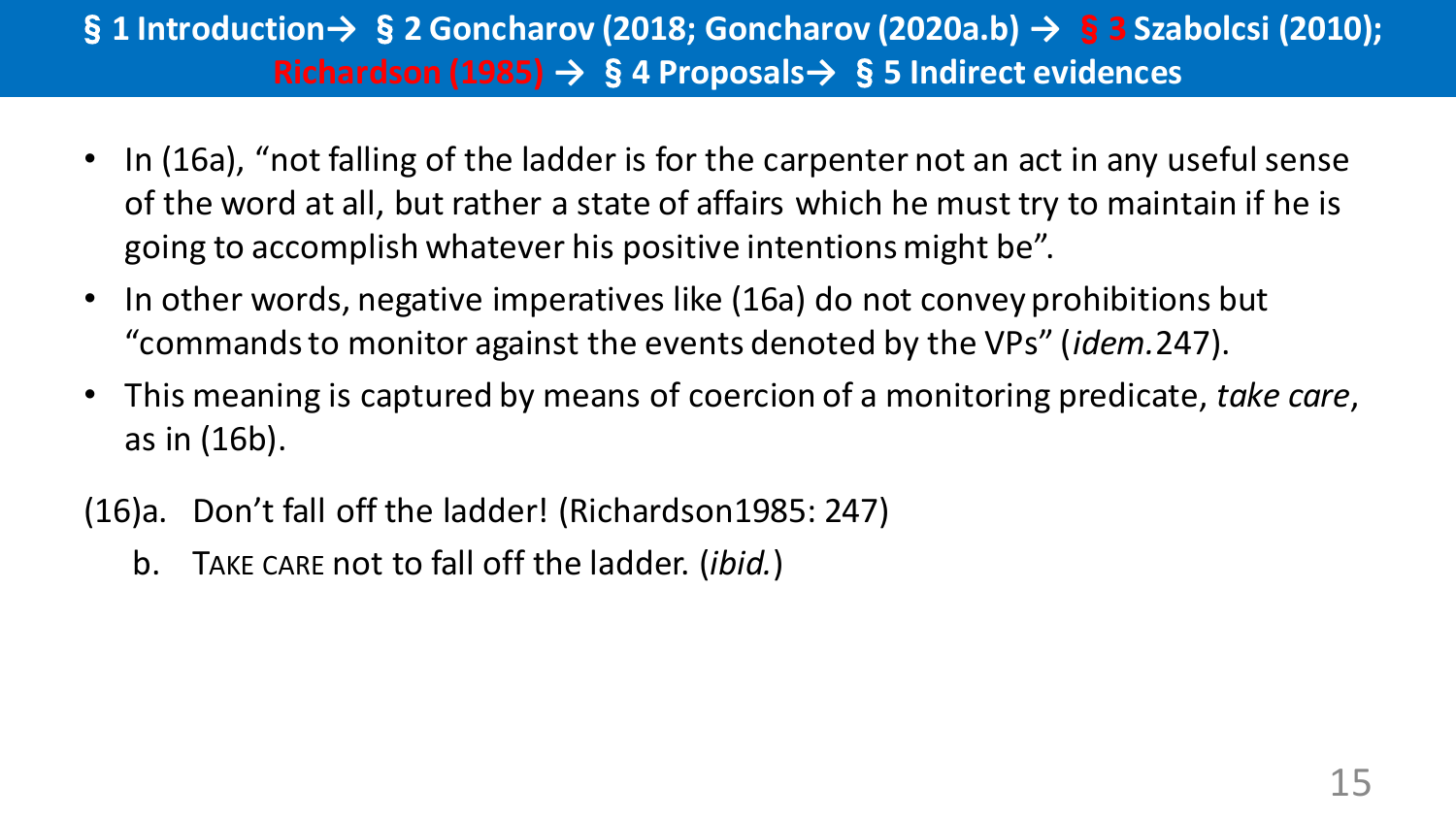## §**1 Introduction→** §**2 Goncharov (2018; Goncharov (2020a.b) →** §**3 Szabolcsi (2010); Richardson (1985) →** §**4 Proposals (1)→** §**5 Indirect evidences**

- The negative imperative in (17a) is semantically reanalyzed as (17b), the obviation constraint being implicitly exempt because of the non-responsibility nature of the situation.
- According to this hypothesis, Goncharov's presupposition due to **LUCK** operator is put into the at-issue content.
- PPIs and perfective aspect are appropriately licensed since the negation is clauseexternal.
- (17)a. Do not question **somebody**'s immigration status. (=(1))
	- b. Take care for it **not** to be the case [that you question **somebody**'s immigration status].
	- c. [ $\lambda$ x. x TAKE CARE  $\Box$   $\exists$  p [ $p = \lambda w'$  ( $\exists$  y. you question y's immigration status in  $[w']$ ]  $\in$  To-Do-List(you)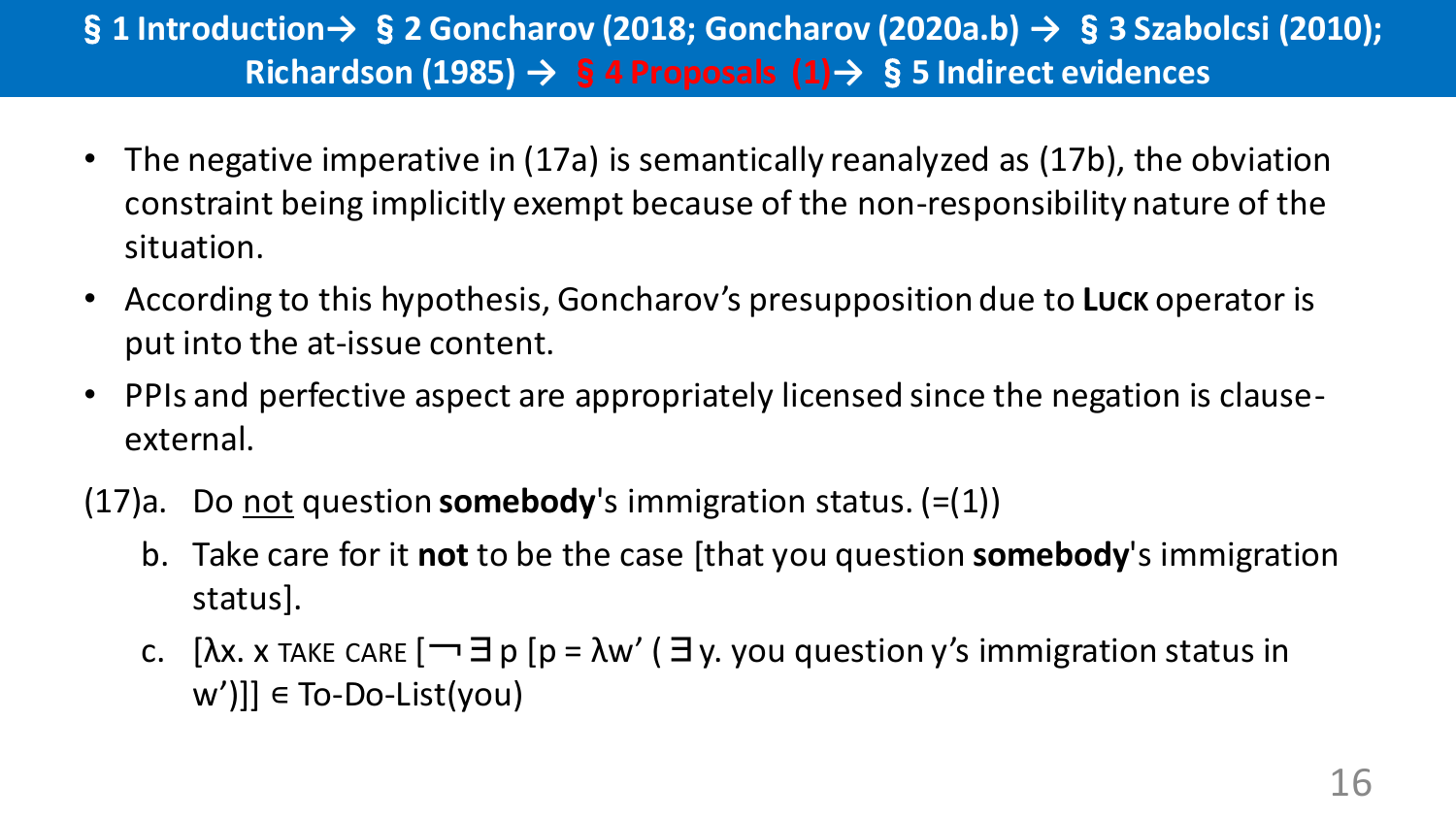# §**1 Introduction→** §**2 Goncharov (2018; Goncharov (2020a.b) →** §**3 Szabolcsi (2010); Richardson (1985) →** §**4 Proposals (2)→** §**5 Indirect evidences**

- Furthermore, adopting Portner's (2007) analysis of imperative as property-denoting, I propose to semantically represent (17b) by (17c), which amounts to saying that taking care for the relevant situation not to happen is a property for the hearer to put into her To-Do-List.
- (17)b. Take care for it **not** to be the case [that you question **somebody**'s immigration status].
	- c. [ $\lambda$ x. x TAKE CARE  $\Box$   $\exists$  p [ $p = \lambda w'$  ( $\exists$  y. you question y's immigration status in  $[w']$ ]  $\in$  To-Do-List(you)
- According to this hypothesis, coercion of the monitoring predicate TAKE CARE is motivated formally by avoiding type-mismatch between the property-denotation of the imperative, and the proposition-denotation of the subjunctive clause.
- cf. Grano's (2015) analysis of non-controlled infinitive of *intend*, as in "John intends for Bill to leave." in terms of coercion of the cause predicate BRING ABOUT), or more intuitively by a need to specify the role of the hearer in her To-Do-List.  $17$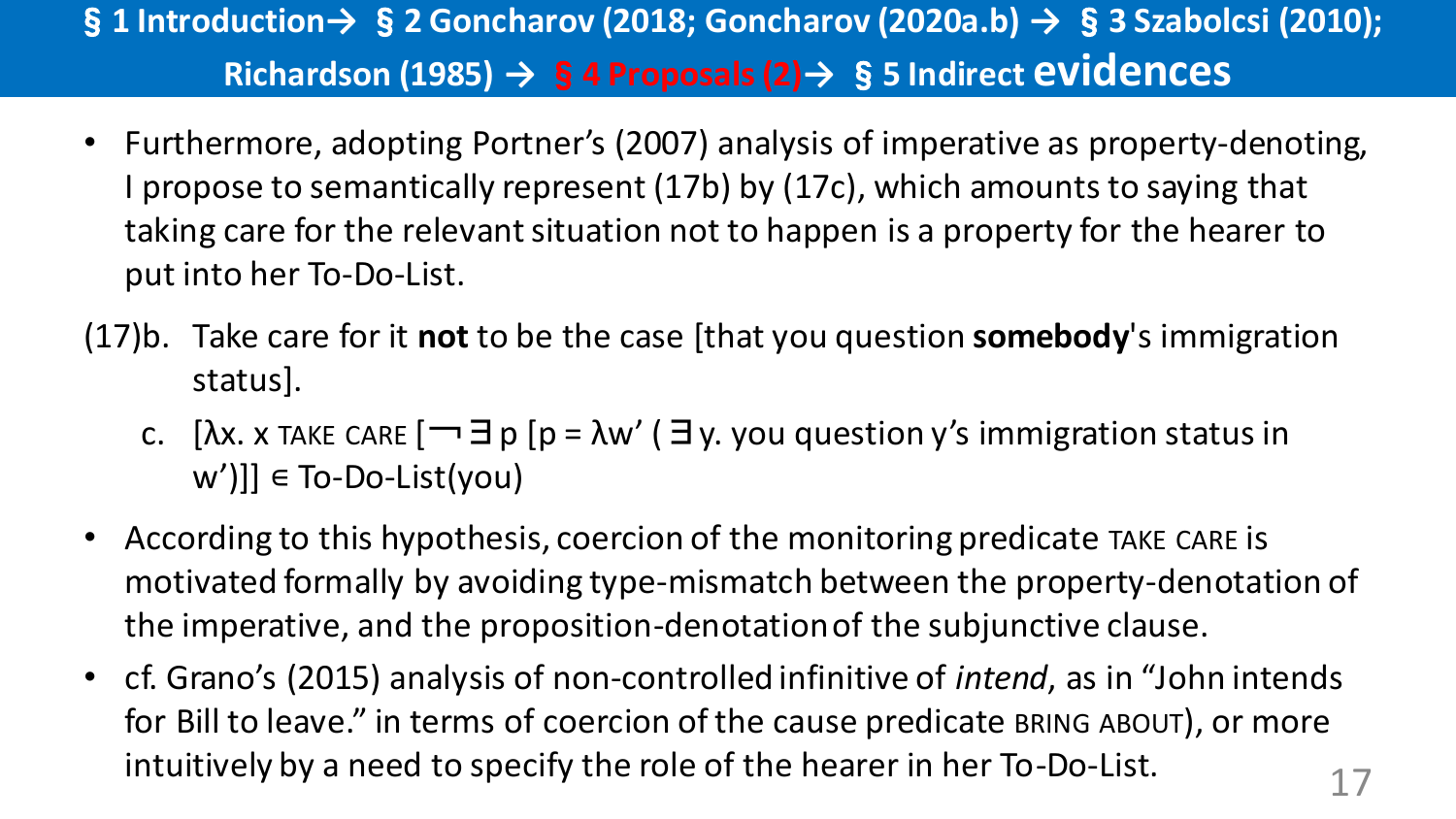## §**1 Introduction→** §**2 Goncharov (2018; Goncharov (2020a.b) →** §**3 Szabolcsi (2010); Richardson (1985) →** §**4 Proposals (3)→** §**5 Indirect evidences**

### **Why do I adopt Grano's (2015) analysis rather than Grano's (2018) COERCION-FREE analysis?**

Grano's (2018: 616) "COERCION FREE semantics for intention reports"

- A RESP relation is not occasionally coerced, as proposed by Grano (2015), but is inherently included in the semantics of *intend*.
- "intention reports that instantiate syntactic control, like [18a], have essentially the same status as intention reports that do not instantiate syntactic control, like [19a]. […] In both cases, John names […] the individual who bears the RESP-relation with *p* [=the complement proposition]. The only difference is that in [18a], in virtue of being a control sentence, John also names the participant associated with the subject position of *break the window*, whereas in [19a], Bill takes this place."
- (18)a. John intended to break the window. (Grano 2018: 616)
	- b. John intended to BRING IT ABOUT THAT he break the window.
- (19)a. John intended for Bill to break the window. (*ibid*.)
	- b. John intended to BRING IT ABOUT THAT Bill break the window. *(ibid.)* 18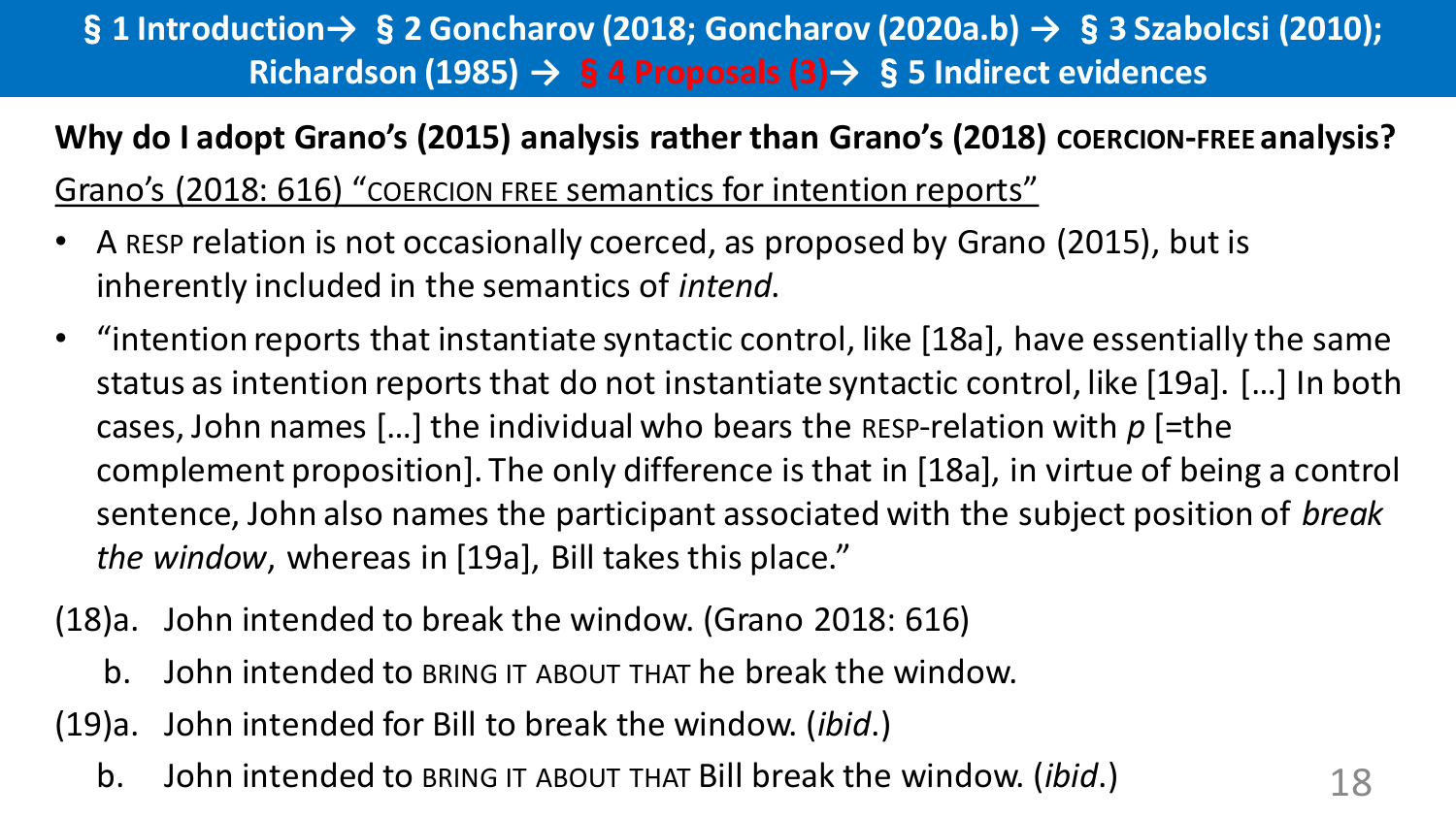## §**1 Introduction→** §**2 Goncharov (2018; Goncharov (2020a.b) →** §**3 Szabolcsi (2010); Richardson (1985) →** §**4 Proposals (4)→** §**5 Indirect evidences**

### Alleged evidence for "COERCION FREE semantics for intention reports"

(20)a. John intended to resemble his father. (*idem.*.624)

- b. John intended to BRING IT ABOUT THAT he resemble his father. (*ibid*.)
- In order to naturally interpret (20a), a causative predicate should be coerced to establish a RESP relation between John and his resemblance to his father. But if a controlled complement in (20a) denotes a property, no type-mismatch should occur, and we find no motivation to coerce the causative predicate.
- On the contrary, the semantics of (20b) is naturally obtained by the coercion free approach according which the verb *intend* always introduces the causative predicate by its lexical characteristics.
- However, if we assume, with Szabolcsi (2010), that a non-RESP nature of the complement serves to exempt obviation, and to make a controlled infinitive semantically equivalent to a subjunctive complement denoting a proposition, the coercion-based approach naturally makes sense of the semantics in (20b), and the example in (20a) no longer comes against this approach. The same state of the set of the set of the set of the set of the set of the set o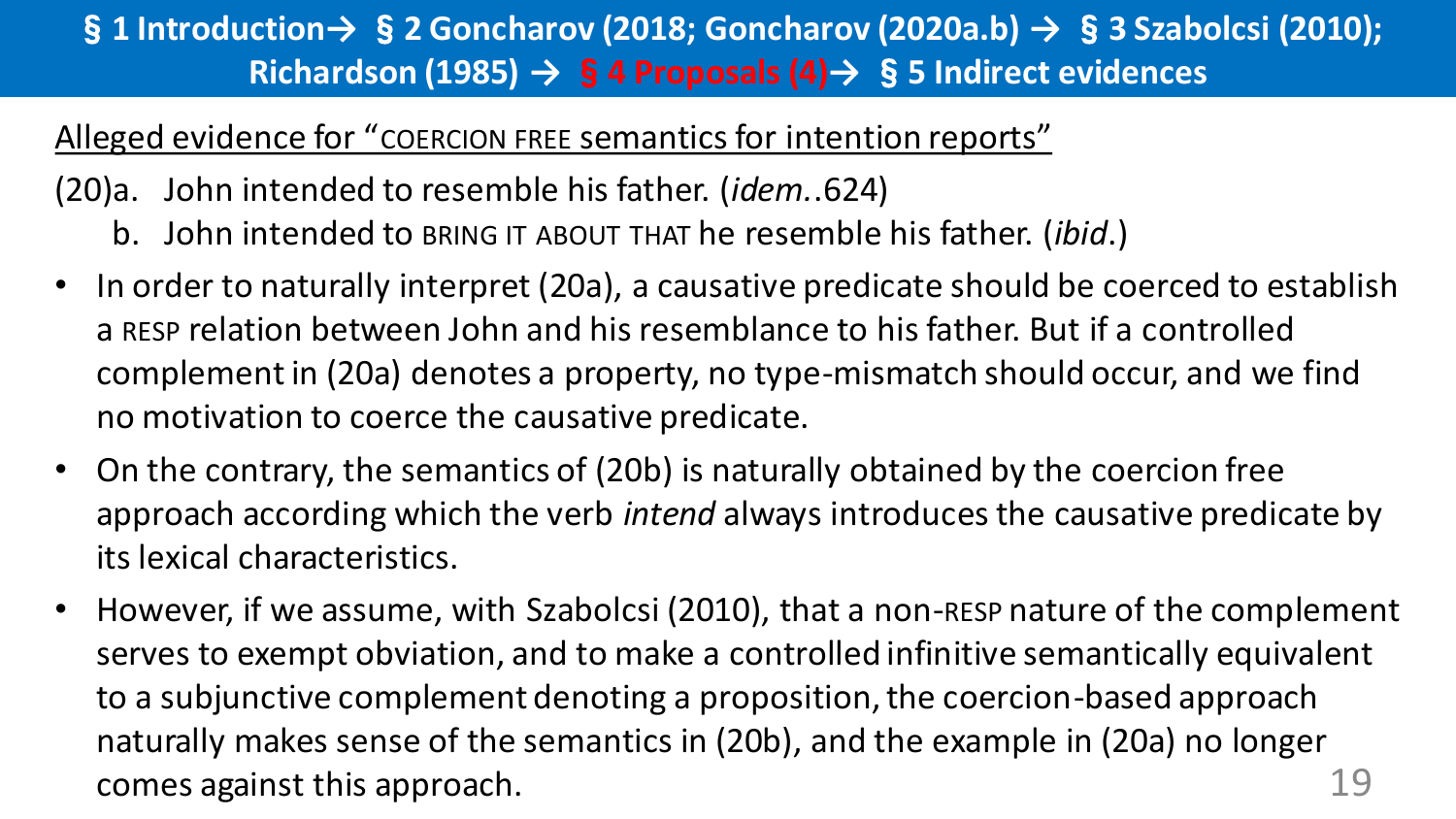## §**1 Introduction→** §**2 Goncharov (2018; Goncharov (2020a.b) →** §**3 Szabolcsi (2010); Richardson (1985) →** §**4 Proposals (5)→** §**5 Indirect evidences**

- Furthermore, if we apply the coercion free approach to imperatives and adopt *proposition-denoting* approach, the semantics of (21a) boils down to (21b) including a coerced predicate, just as a third person imperative (22a) represented by (22b).
- (21)a. Get up!
	- b. You should BRING IT ABOUT THAT you get up.
- (22)a. Those children of yours keep out of my garden, or I'll set the dog on them! (Potsdam 1998: 208)
	- b. You should BRING IT ABOUT THAT those children of yours keep out of my garden.
- But such a parallel treatment obscures a marked status of third person imperatives.
- Kaufmann (2012: 122) effectively puts into question Potsdam's (1998: 209) view according to which the referent of an imperative subject "is not restricted to being a subset of the addressee", and suggests to analyze English examples as (22a) as a subjunctive clause, concluding that "imperative subjects are restricted to refer to […] a (sub)set containing the addressee(s)". The same state of the set of the set of the set of the set of the set of  $20$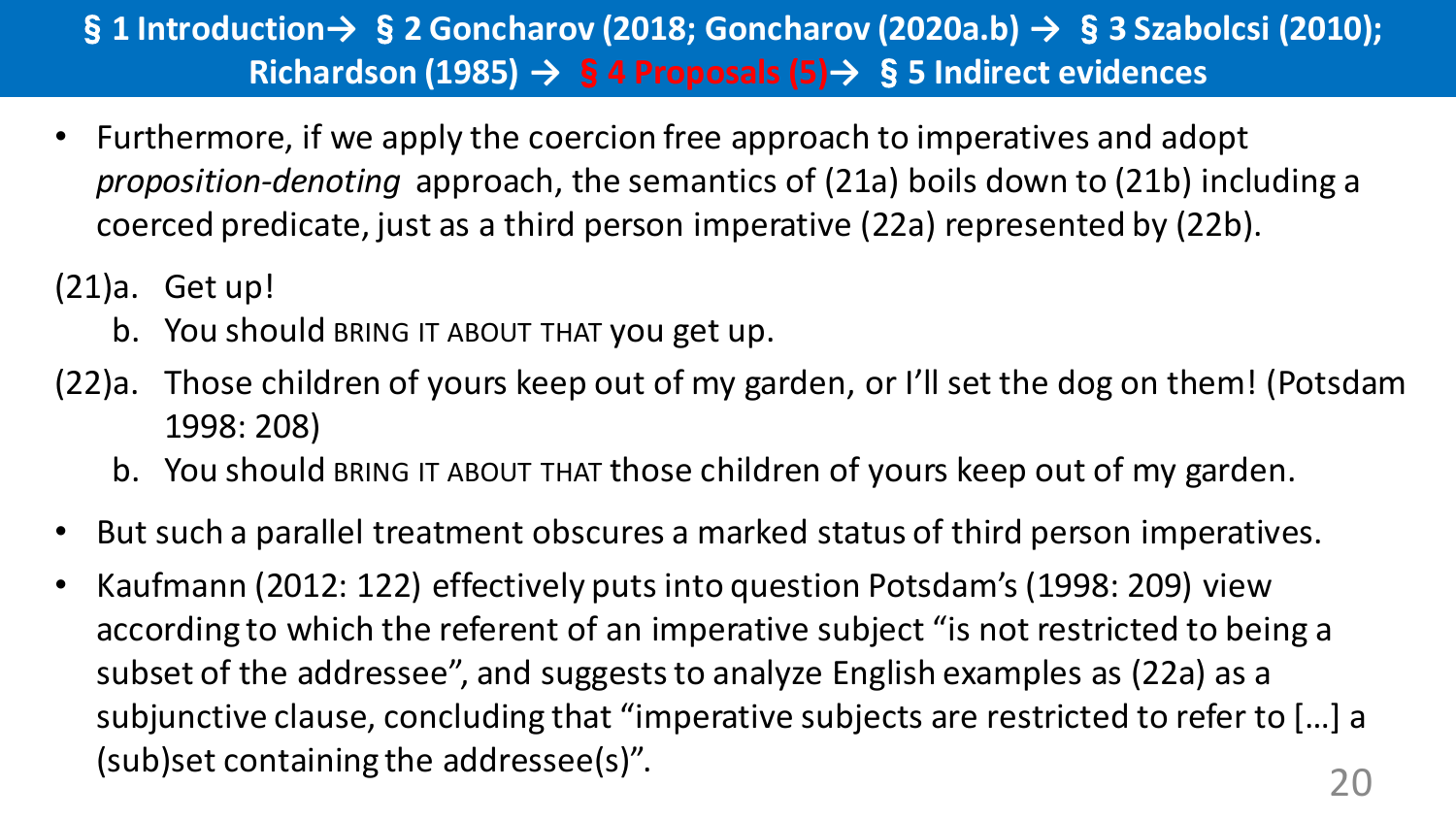## §**1 Introduction→** §**2 Goncharov (2018; Goncharov (2020a.b) →** §**3 Szabolcsi (2010); Richardson (1985) →** §**4 Proposals (6)→** §**5 Indirect evidences**

### **Why is the negation externalized in (17c,d)?**

- (17)c. Take care for it **not** to be the case [that you you question somone's immigration status].
	- d. [ $\lambda$ x. x TAKE CARE  $\Box$   $\exists$  p [ $p = \lambda w'$  ( $\exists$  y. you question y's immigration status in  $w'$ ]]  $\in$  To-Do-List(you)

### A speculative hypothesis

- The motivation of the externalization of the negation is due to a need to avoid a semantic incongruity of wide scope of the non-intentionality over the negation.
- Cf. a contrast between (23a) (where the adverb instantiating non-intentionality*, inadvertently*, takes wide scope) and (23b) (where it takes narrow scope).
- (23)a. ??Inadvertently, I offend **no one**.
	- b. There is **no one** I advertently offend.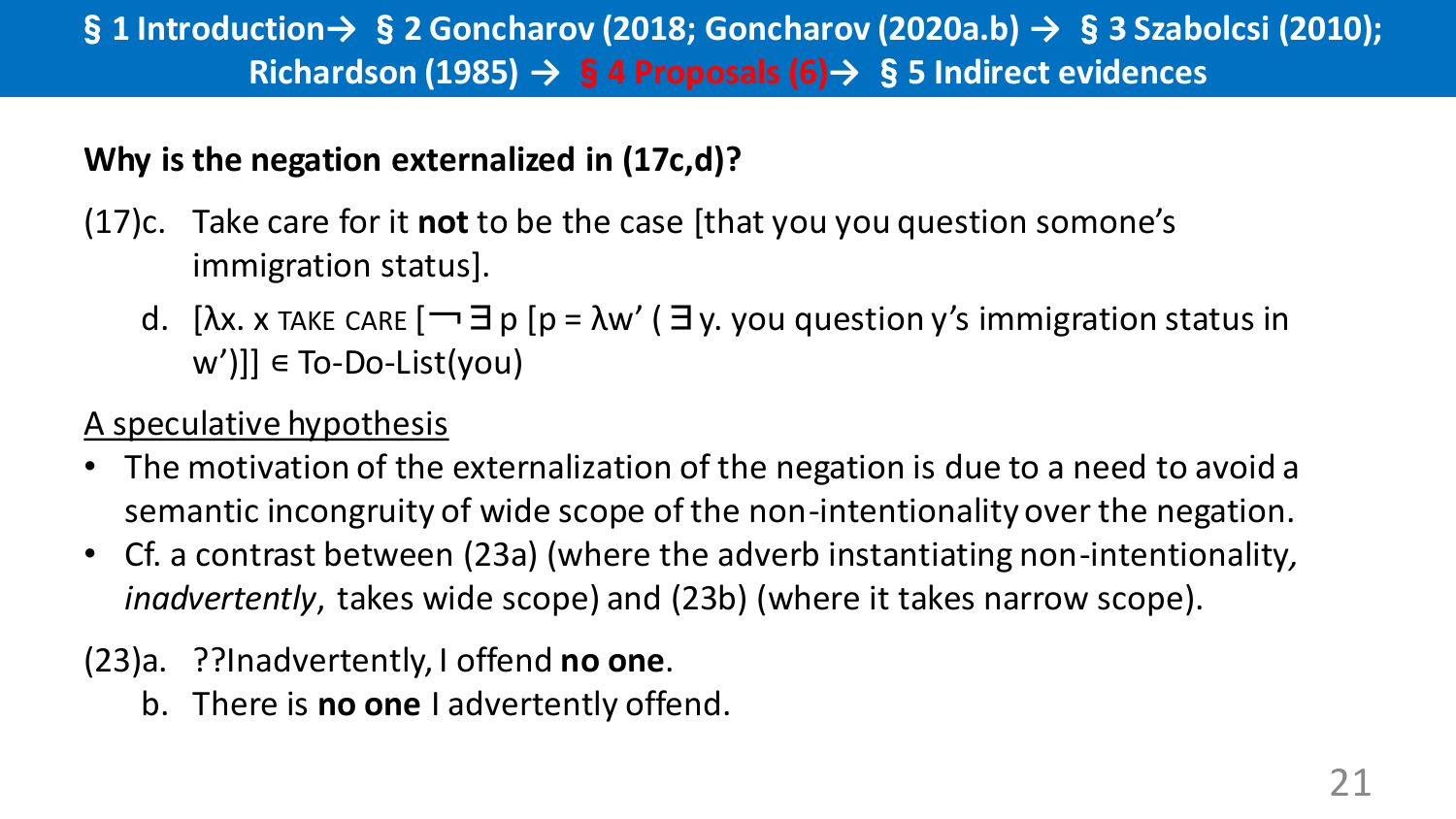§**1 Introduction→**§**2 Goncharov (2018; Goncharov (2020a.b) →** §**3 Szabolcsi (2010); Richardson (1985) →** §**4 Proposals →** §**5 Indirect evidences (French 1)**

### Explicit and implicit obviation In French purpose clauses

- (24)a. […] j'avais étudié d'avance [le role] **pour que je fusse capable de le soustraire**, de ne recueillir comme résidu que le talent de Mme Berma." (*Proust*) 'I had studied in advance [the role] **so that I be able to subtract it** […]."
	- b. […] je maîtrise suffisamment mes sorts de glaces [of a video-game] **pour ne pas que je blesse quelqu'un par inadvertance** !! '[...] I sufficiently control my ice trails [of a video-game] **in order not that I inadvertently hurt someone**.'

<https://www.wattpad.com/314558460-la-mage-blanche-de-blue-p%C3%A9gasus-et-le-trio-de>

(25) […] comme la salle était très grande et il y avait beaucoup d'hommes, **pour ne pas déranger quelqu'un** [= pour ne pas que je dérange quelqu'un]*,* je suis parti m'asseoir sur les derniers bancs […]

'[…] as the hall was very large and there were a lot of people, **in order not to disturb someone**, I left to sit down on the benches in the last row'.

[\(http://centremissionnairelavie.over-blog.org/2013/10/centre-missionnaire-la-vie-ap22/1-5-2.html\)](http://centremissionnairelavie.over-blog.org/2013/10/centre-missionnaire-la-vie-ap22/1-5-2.html)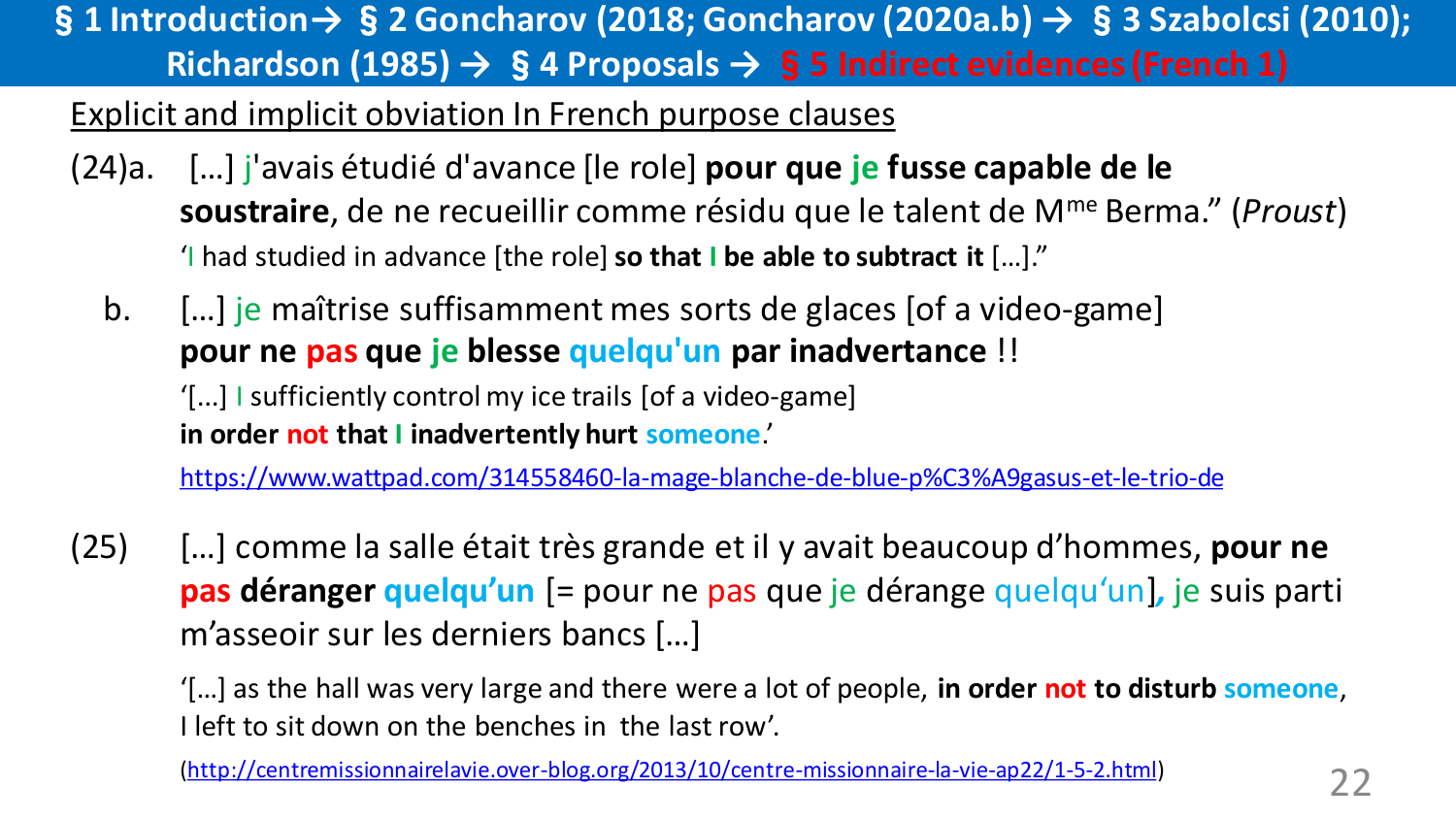§**1 Introduction→** §**2 Goncharov (2018; Goncharov (2020a.b) →** §**3 Szabolcsi (2010); Richardson (1985) →** §**4 Proposals →** §**5 Indirect evidences (French 2)**

- My hypothesis in terms of implicit exemption from obviation allows to deal with these two cases in a parallel fashion.
- Purpose clause may be analyzed in a similar way to the complement of *want and intend*.

## **Sæbø (2012: 1433)**

- The question in (26) may be answered by a causal clause in (26a) as well as by a purpose clause in (26b).
- "q **in order that** p" is equated with "q **because the agent wants that** p"
- (26) Why did he run ?
	- a. He ran **because he wanted to catch the train**. (Sæbø 2012: 1433)
	- b. He ran **in order to catch the train**. (ibid.)

### **Portener (2018: 108)**

• "associate [the purpose clause] *so that* [*p*] with a meaning like '**because** *x* **wants and intends** *p*' with *x* bound by the matrix subject"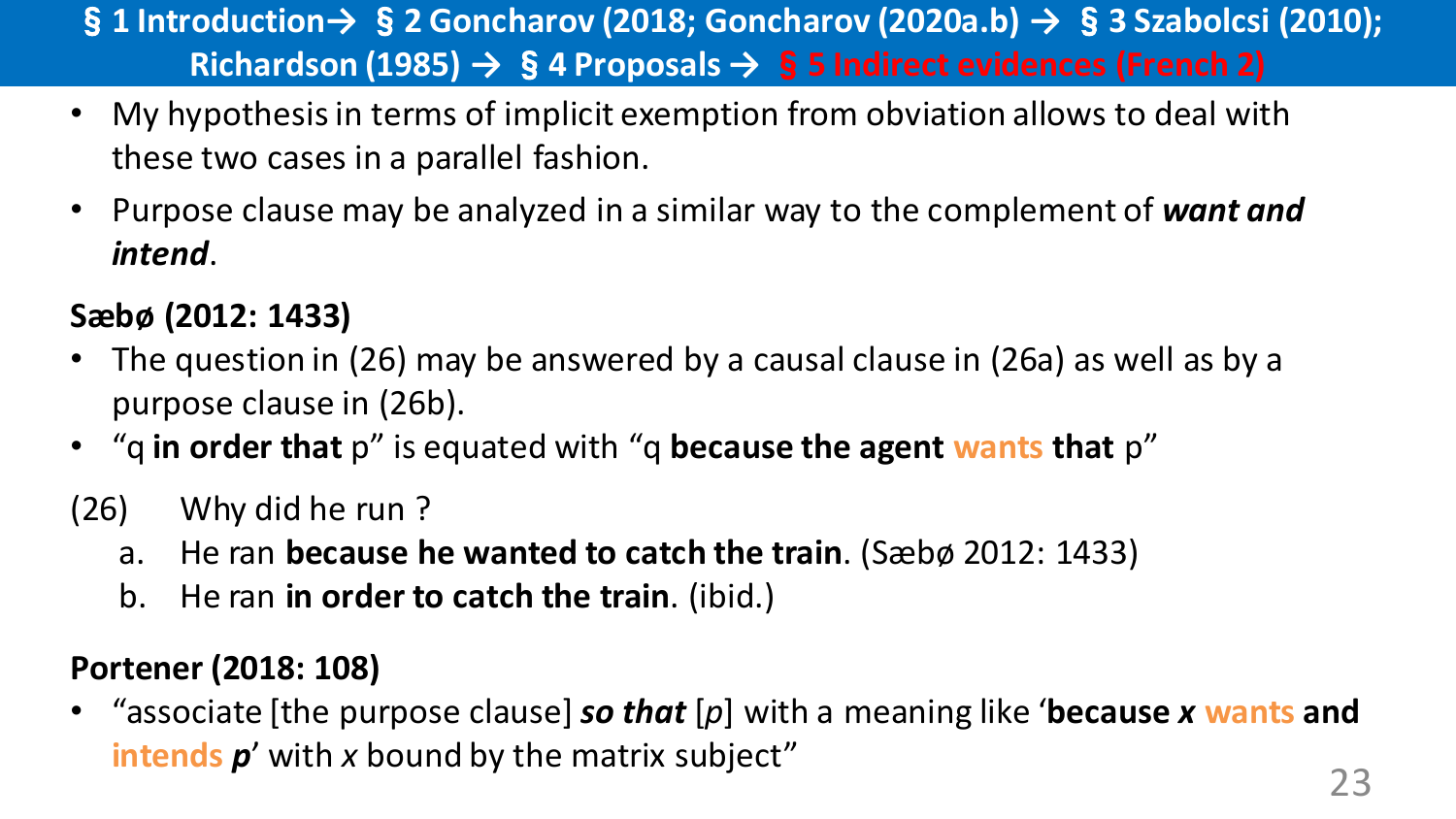### §**1 Introduction→** §**2 Goncharov (2018; Goncharov (2020a.b) →** §**3 Szabolcsi (2010); Richardson (1985) →** §**4 Proposals →** §**5 Indirect evidences (French 3)**

### **Evidence for "non-responsibility situation** ⇔ **implicit exemption from obviation"**

- When a negated purpose clause conveys a RESP situation, as in (27), the PPI in definite *quelque chose* ('something') isn't fully accepted, unlike a negative word *rien*.
- This indicates that an implicit reanalysis as a subjunctive clause isn't allowed with a RESP complement.
- (27) Ce nouveau musulman fait beaucoup d'efforts {*pour ne rien manger* / ??*pour ne pas manger quelque chose*} dans la journée pendant le ramadan. [??*pas* >*quelque chose*]

'This new Muslim makes a great effort *in order not to eat {anything / something}* in the daytime during Ramadan.'

(The RESP flavor of the relevant situation is conveyed by the matrix predicate "faire beaucoup d'effort" in its lexical meaning)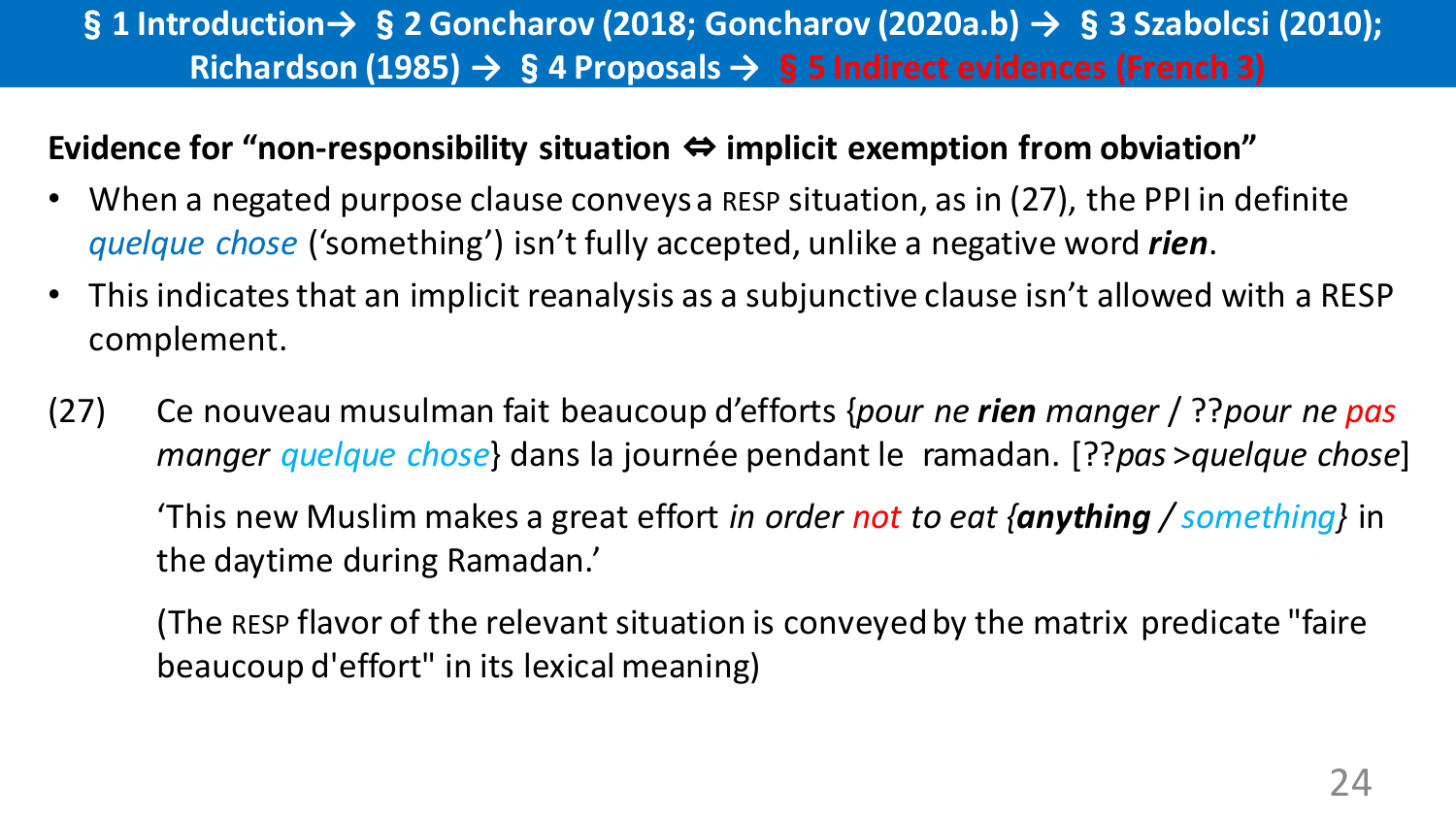## §**1 Introduction→** §**2 Goncharov (2018; Goncharov (2020a.b) →** §**3 Szabolcsi (2010); Richardson (1985) →** §**4 Proposals →** §**5 Indirect evidences (French 4)**

### **Evidence for "narrow scope of PPI** ⇔ **externalization of negation"**

- As in (28), even when a negated purpose clause conveys a non-RESP situation (cf. *par inadvertance* 'inadvertently '), the PPI *quelqu'un* is incompatible with an indefinite minimalizer, (*dire) un mot* '(say) a word'.
- (28) Tout ermite qui vit dans le monastère de la Grande Chartreuse fait beaucoup attention *pour ne pas dire un mot à {quiconque / ??quelqu'un} par inadvertance*. 'Every hermit who lives in the Grande Chartreuse monastery is very careful *in order not to say a word to {anyone / someone} inadvertently*.'
- This incompatibility is naturally accounted for by assuming that the minimalizer requires a clause-internal interpretation of the negation, while the narrowly interpreted PPI needs an external negation.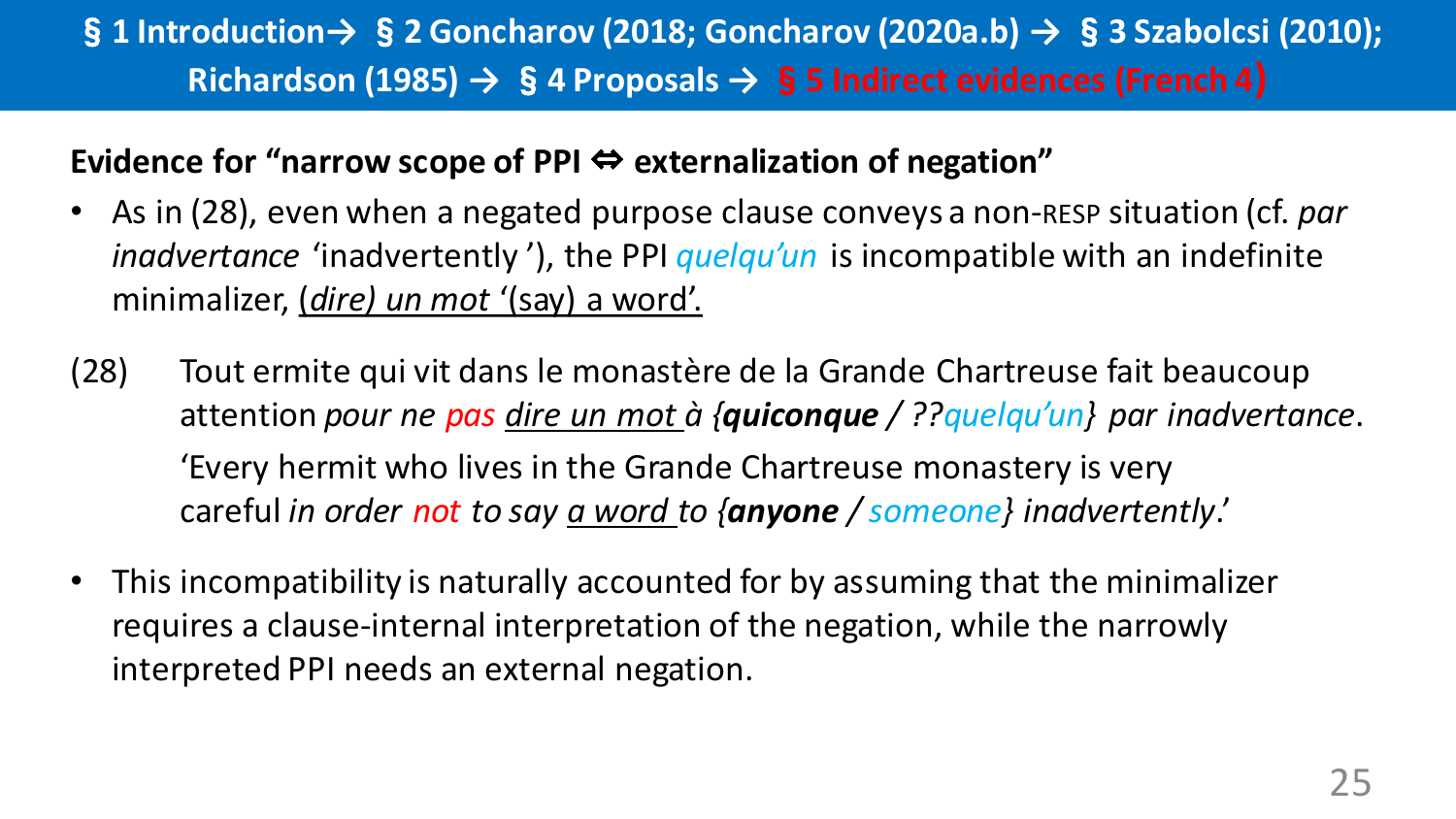## §**1 Introduction→** §**2 Goncharov (2018; Goncharov (2020a.b) →** §**3 Szabolcsi (2010); Richardson (1985) →** §**4 Proposals →** §**5 Indirect evidences (Japanese 1)**

- Japanese's auxiliary -TE SHIMAU is ambiguous depending on the semantics of the preceding predicate (cf. Sugimoto 1991).
- i) It conveys the completion of an action with an intentional predicate.
- (29) ronbun-o kai-te shimat-ta. paper-ACC write-TE SHIMAU-PST 'I finished writing a paper.'

ii) I expresses the realization of an unexpected situation with a non-intentional predicate.

(30) kaze-o hii-te shimat-ta. cold-ACC catch-TE SHIMAU-PST 'It happened that I caught a cold.'

iii) It may amount to backgrounding the intentionality (a priori induced by a predicate), suggesting that the realization of the situation is due to another factor (Isshiki 2011: 221)

(31) siken-ni ukat-te shimat-ta.

exam-DAT pass-TE SHIMAU-PST

'It happened (by good luck) that I passed the exam.' 26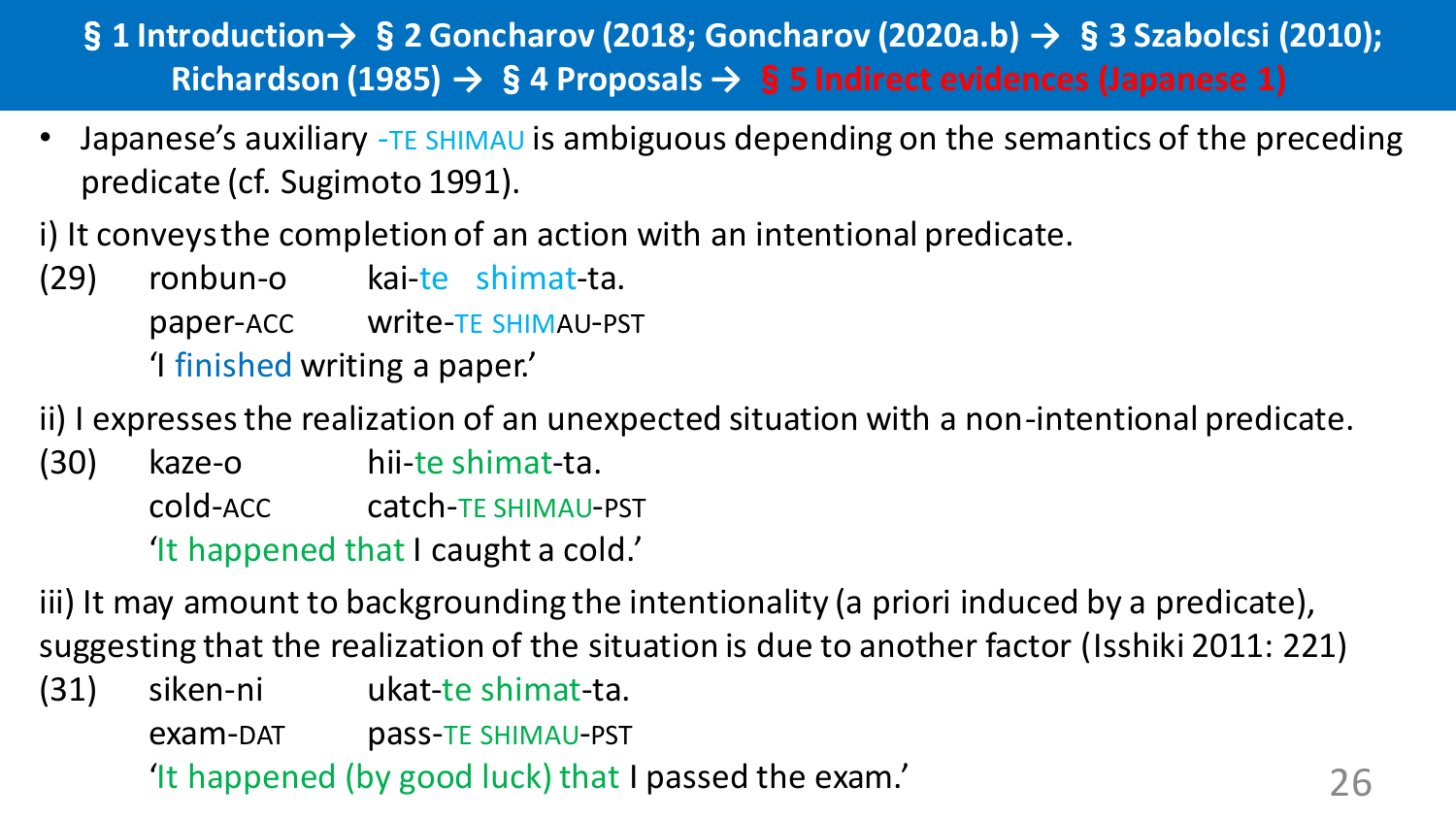## §**1 Introduction→** §**2 Goncharov (2018; Goncharov (2020a.b) →** §**3 Szabolcsi (2010); Richardson (1985) →** §**4 Proposals →** §**5 Indirect evidences (Japanese 2)**

#### **Positive imperatives**

- An imperative with <non-intentional predicate+–TE SHIMAU> should be interpreted as a wish as regards the hearer's situation, as in (9b) (cf. Yoshikawa 1974: 72; Hayatsu 2014: 18).
- (32)a. kaeru-o tabe-te simae! frog-ACC eat-TE SHIMAU-IMP(ERATIVE) 'Finish eating that frog' (Title of Japanese translation of *Eat That Frog!: 21 Great Ways to Stop Procrastinating and Get More Done in Less Time*)
	- b. korona-ni kakat-te simae! (google) corona.virus-DAT eat-TE SHIMAU-IMP '(I wish) Forit to happen that you catch the covid-19!'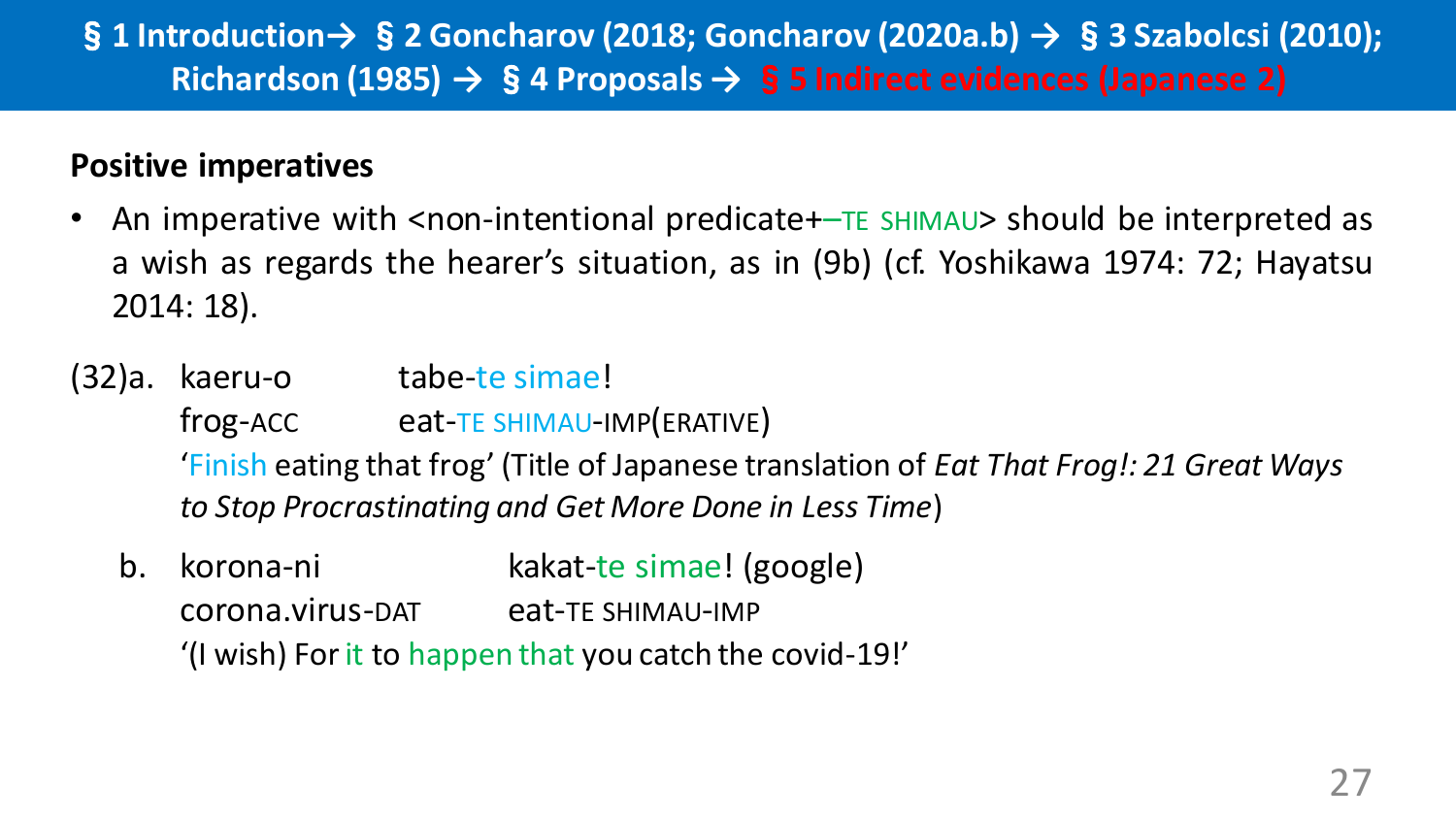## §**1 Introduction→** §**2 Goncharov (2018; Goncharov (2020a.b) →** §**3 Szabolcsi (2010); Richardson (1985) →** §**4 Proposals →** §**5 Indirect evidences (Japanese 3)**

### **Negative imperatives**

- (33)a. ??konoryoori-o tabe-te shimau-na. [intentional predicate] this dish-ACC eat-TE SHIMAU-NEG.IMP 'Don't finish eating this dish! (even if you start to eat it)'
	- b. korona-ni kakat-te shima-na. [non-intentional predicate] corona.virus-DAT eat-TE SHIMAU-NEG.IMP 'For it not happen that you catch the covid-19! (Take care for it not to be the case that you catch the covid-19!)
	- c. otona-ni nat-te shimau-na-yo [non-intentional predicate] adult-DAT become-TE SHIMAU-NEG.IMP-I tell you 'For it not happen that you become an adult (Take care for it not to be the case that you become an adult' [title of a pop song by Japanese rock group, Six Lounge]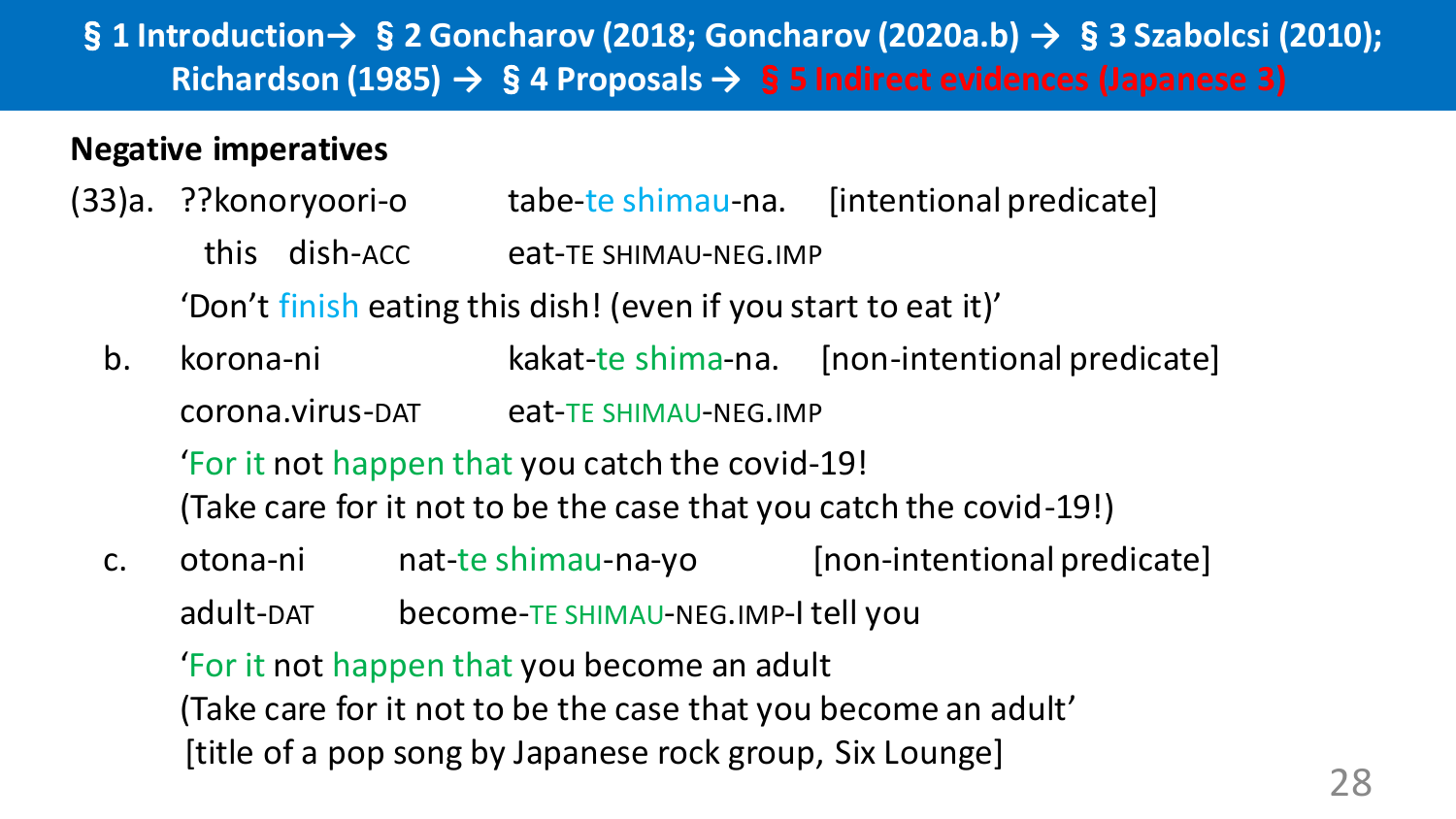### §**1 Introduction→** §**2 Goncharov (2018; Goncharov (2020a.b) →** §**3 Szabolcsi (2010); Richardson (1985) →** §**4 Proposals →** §**5 Indirect evidences (Japanese 4)**

#### **Negated purpose clauses**

- In a negated purpose clause (34a), which is naturally translated by (10b), *dare-ka* **('someone')** is out-scoped by a clause-mate negation, just as in the French (25).
- (34)a. **dareka**-o kizutsuke-te shimawa-nai yooni. **someone**-ACC hurt-TE SHIMAU-NEG in order to <https://nettv.gov-online.go.jp/prg/prg18429.html>
	- b. 'in order for it not happen that I hurt **someone**'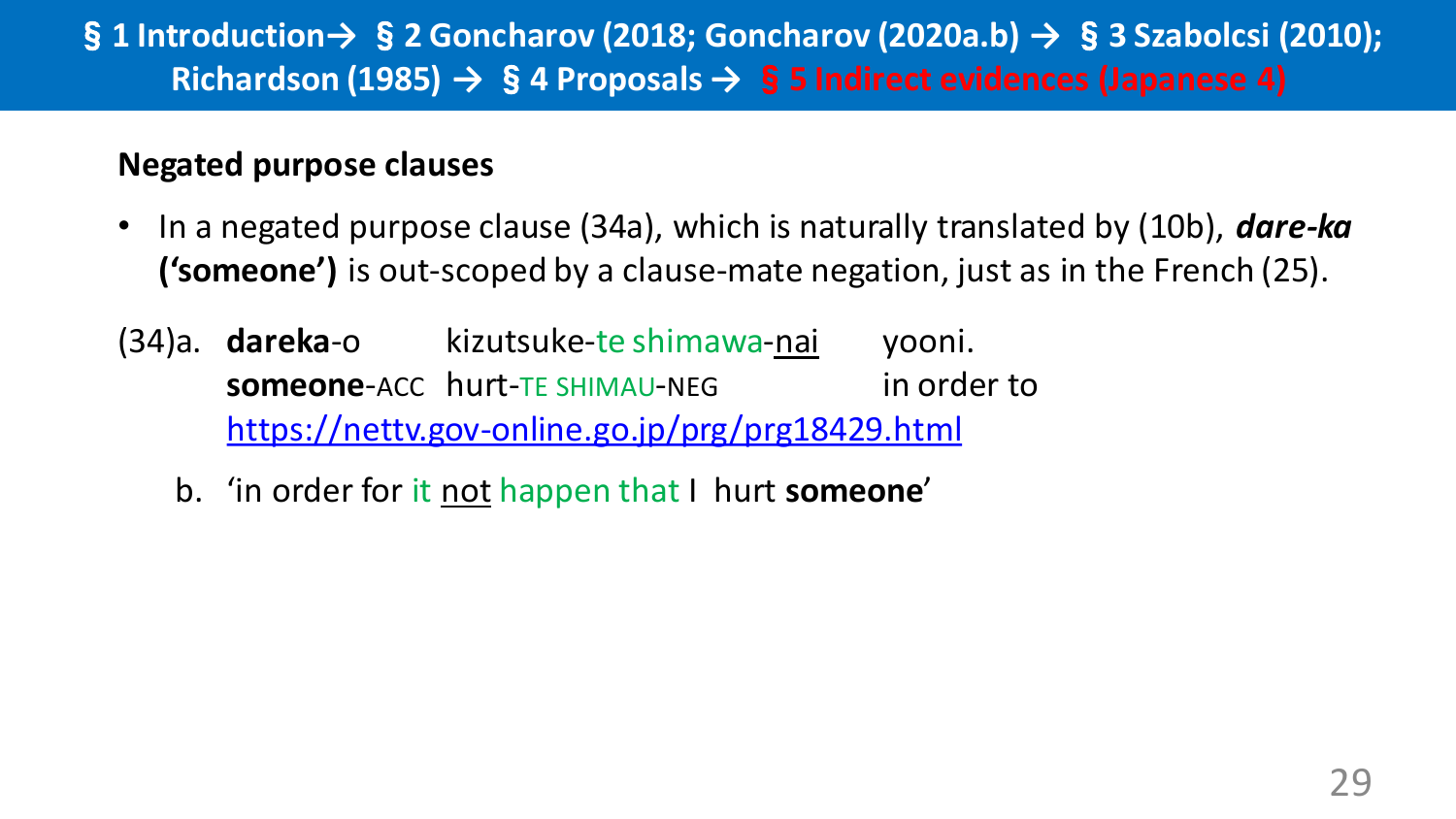- A PPI in the negative imperative in (35) can be out-scoped by the clause-mate negation since (35a) is semantically reanalyzed, in terms of implicit exemption from obviation, as (35b), which is represented by (35c).
- (35)a. Do not (*inadvertently*) question **somebody**'s immigration status. (=(1))
	- b. Take care for it **not** to be the case [that you question **somebody**'s immigration status].
	- c. [λx. x TAKE CARE  $\Box$   $\exists$  p [p =  $\lambda w'$  ( $\exists$  y. you question y's immigration status in  $[w']$ ]  $\in$  To-Do-List(you)
- The analysis in terms of implicit exemption from obviation is supported by:
- i) explicit and implicit exemption from obviation and licensing of PPIs in French purpose clauses, and;
- ii) Japanese auxiliary –TE SHIMAU, which is ambiguous between a completion meaning (with an intentional predicate) and an *advertently-*reading (with a non-intentional predicate)